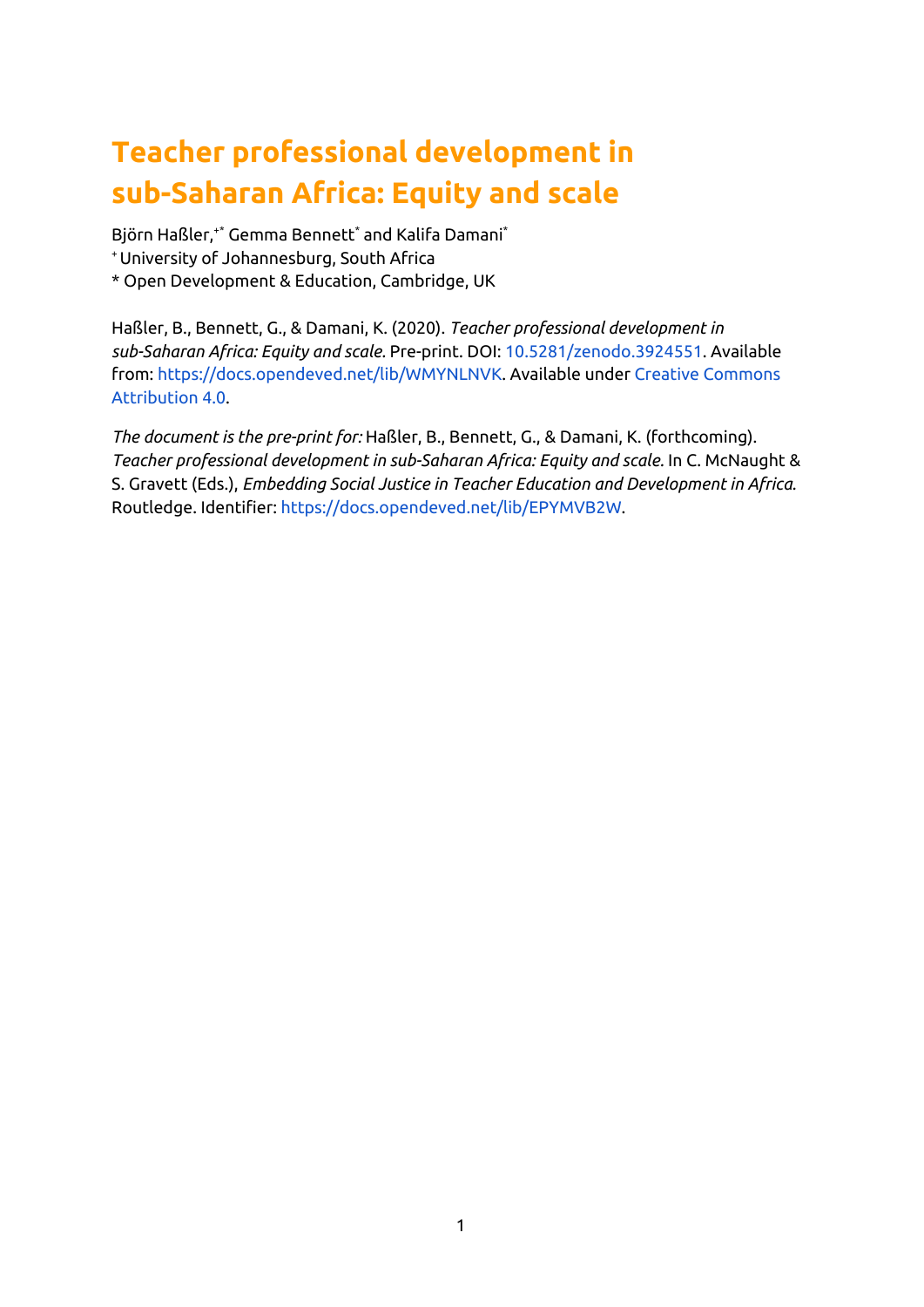### **Table of Contents**

| 1. Education in sub-Saharan Africa                                                                                               | 3                       |
|----------------------------------------------------------------------------------------------------------------------------------|-------------------------|
| 2. Insights into teacher professional development and learning in SSA                                                            | 3                       |
| 3. Validity of Developing∏Great∏Teaching for LMICs                                                                               | $\overline{\mathbf{4}}$ |
| Table 2.1. Differences between high-income contexts and LMICs                                                                    | 5                       |
| 4. Principles for designing effective TPDL                                                                                       | 6                       |
| Table 2.2. Factors involved in a systemic approach to TPD together with<br>the relevant Principles                               | 6                       |
| Principle 1: TPDL should focus on student learning outcomes - what the student does 6                                            |                         |
| Principle 2: TPDL should focus on effective teaching practices – what the teacher does<br>7                                      |                         |
| Principle 3: TPDL should promote teacher learning and recognise teachers as<br>professionals                                     | 8                       |
| Seeing, experiencing, reflecting                                                                                                 | 11                      |
| Principle 4A: TPDL sequencing and duration in VHICs                                                                              | 12                      |
| Principle 4B: Considerations for TPDL in LMICs                                                                                   | 13                      |
| Principle 4B1. School-based professional development                                                                             | 14                      |
| Principle 4B2. Draw on school-based peer facilitation, rather than relying on<br>'external experts'                              | 15                      |
| Principle 4B3. Favour whole-school approaches, making learning available to all<br>teachers and building a community of practice | 16                      |
| Principle 4C: The role of head teachers and school leadership                                                                    | 17                      |
| Parents, families and communities                                                                                                | 18                      |
| 5. National level                                                                                                                | 19                      |
| Principle 5: Teacher status and motivation                                                                                       | 19                      |
| Principle 6: Teaching and learning materials                                                                                     | 20                      |
| Principle 7: Digital technologies                                                                                                | 22                      |
| Principle 8: Create a coherent policy environment in which to advance educational<br>institutions                                | 23                      |
| 6. Conclusion                                                                                                                    | 24                      |
| References                                                                                                                       | 25                      |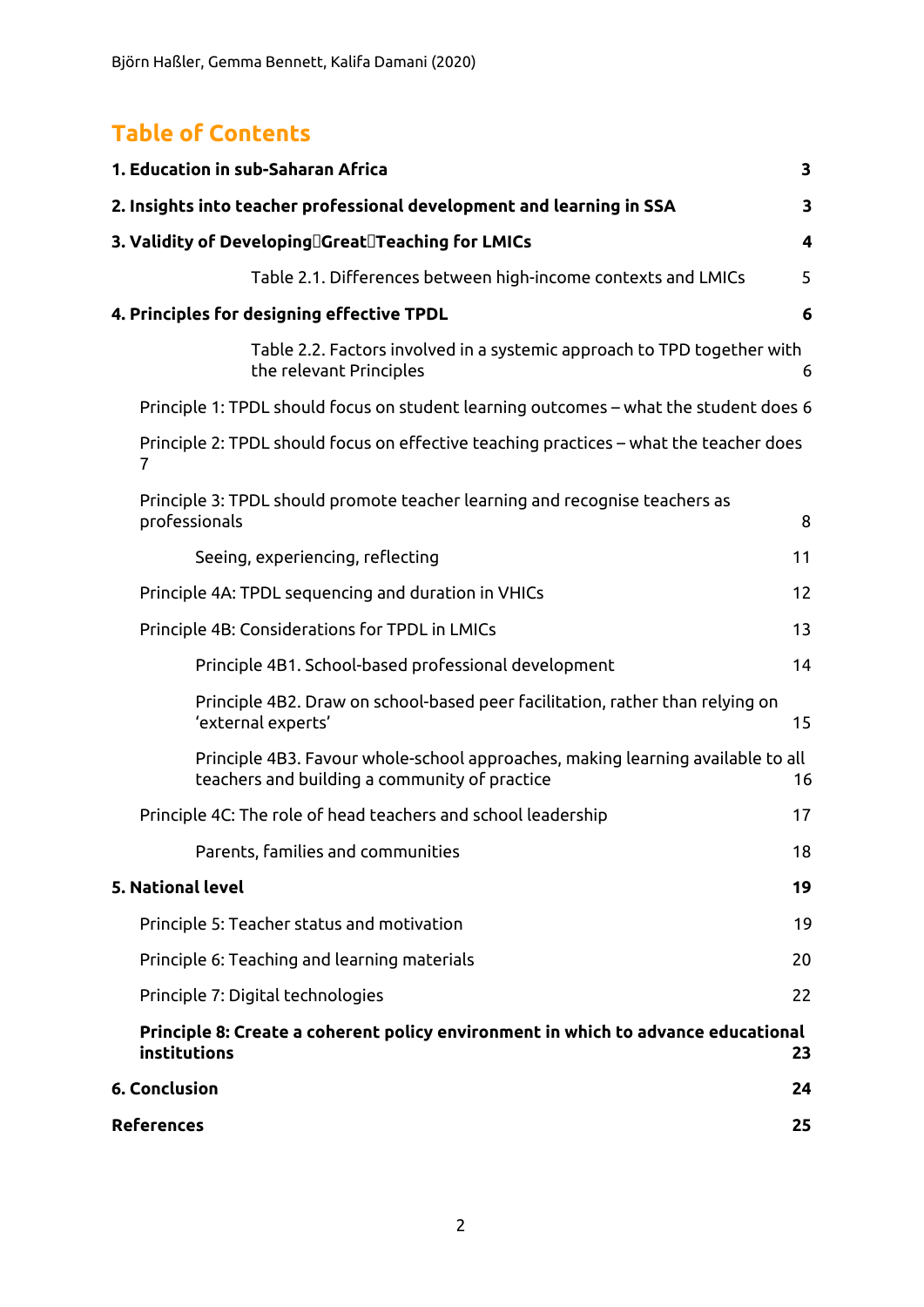## <span id="page-2-0"></span>**1. Education in sub-Saharan Africa**

The educational issues in sub-Saharan Africa (SSA) have been known for decades:

*"poorly-resourced schools; large classes; a curriculum hardly relevant to the daily lives of students; a lack of qualified teachers; and inadequate teacher education programs"* (⇡[Ottevanger](https://ref.opendeved.net/zo/zg/2129771/7/YIXZLNA8/Ottevanger%20et%20al.,%202007,%20p.%20v) et al., 2007, p. v).

While the issue of large classes has been addressed, at least in some contexts, this has often been through drawing on unqualified teachers; the student number per qualified teacher remains high (⇡[World](https://ref.opendeved.net/zo/zg/2129771/7/2L5NQ592/World%20Bank,%202016) Bank, 2016). The United Nations (UN) post-2015-pre-2030 development agenda focuses on raising the quality of teaching and learning in schools (⇡[UnitedNations,](https://ref.opendeved.net/zo/zg/2129771/7/8LP5VFLY/UnitedNations,%20n.d.) n.d.) and, in particular, on supporting teacher learning (e.g. ⇡[Westbrook](https://ref.opendeved.net/zo/zg/2129771/7/2CLIHNGB/Westbrook%20et%20al.,%202013) et al., [2013;](https://ref.opendeved.net/zo/zg/2129771/7/2CLIHNGB/Westbrook%20et%20al.,%202013) ⇡Orr et al., [2013;](https://ref.opendeved.net/zo/zg/2129771/7/F4Q5DIY8/Orr%20et%20al.,%202013;) ⇡Moon & [Dladla,](https://ref.opendeved.net/zo/zg/2129771/7/AS5DFL78/Moon%20&%20Dladla,%202013) 2013). There is an increasing consensus that African teacher education needs to focus on more effective and culturally appropriate pedagogical practices, both in the classroom and at the school level.

# <span id="page-2-1"></span>**2. Insights into teacher professional development and learning in SSA**

The teacher professional development and learning (TPDL) insights presented in this report originate mainly from three reviews, chosen because they draw on international literature highlighting what works in both high-income and low- and middle-income countries (LMICs). Synthesising findings from various regions of the world is critical to determining contextualised best practices, or what works, and how, in different countries. For clarity in a single chapter, we will use the term TPDL to refer to both initial and continuous professional development.

The three reviews are:

- **↑[Haßler](https://ref.opendeved.net/zo/zg/2129771/7/D2GQYC5S/Ha%C3%9Fler%20et%20al.%20(2018)) et al. (2018). Grounded insights for teacher professional development.** Referred to as GroundedDInsights, this review provides an evidence base for nine characteristics of TPDL.
- <u>↑[Cordingley](https://ref.opendeved.net/zo/zg/2129771/7/CKLKGP4I/Cordingley%20et%20al%20(2015)) et al (2015</u>). Developing great teaching. Referred to as Developing[Great[Teaching.
- $\bullet$   $\hat{\ }$ [Bethell](https://ref.opendeved.net/zo/zg/2129771/7/Q6AKLC6Z/Bethell%20(2016)) (2016). Mathematics education in sub-Saharan Africa. Referred to as Mathematics<sup>[</sup>Education.]

To distinguish these three references from the text flow, we have used the Ethiopic word separator 'I' (Unicode U+1393) for decoration. The first review (GroundedIlnsights) summarises the evidence base in SSA. As this is not well developed, the insights from [GroundedInsights](https://ref.opendeved.net/zo/zg/2129771/7/D2GQYC5S/Grounded%E1%8E%93Insights) are of a narrative nature and are more tentative than the second review (Developing Creat Teaching), which builds on the more prolific and rigorous evidence-based literature in higher-income countries. As it was commissioned for the UK, DevelopingDGreatDTeaching uses 'international' to mean 'outside the UK'. The third review, [MathematicsEducation](https://ref.opendeved.net/zo/zg/2129771/7/Q6AKLC6Z/Mathematics%E1%8E%93Education), focuses particularly on Cameroon, Democratic Republic of the Congo, Ethiopia, Nigeria, Rwanda and Uganda; it is used here because it offers valuable insights on TPDL. Given the different foci of these reviews, reliance on their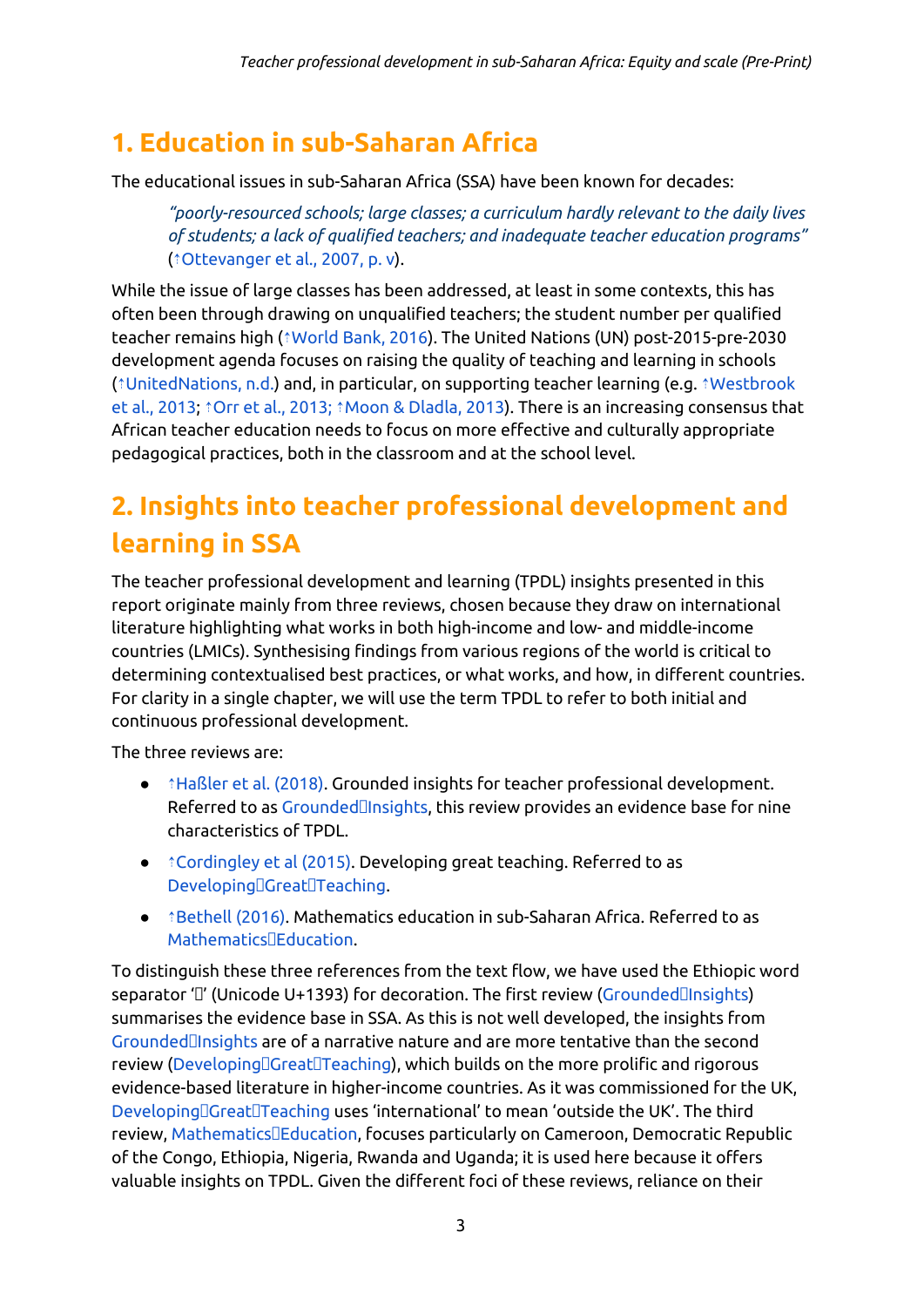findings has to be considered carefully. As [GroundedInsights](https://ref.opendeved.net/zo/zg/2129771/7/D2GQYC5S/Grounded%E1%8E%93Insights) notes, much of the evidence in LMICs is small-scale. The discourse around rigorous and systematic

teacher-development research is more extensive in developed countries ( $\hat{i}$ Hill et al., [2013,](https://ref.opendeved.net/zo/zg/2129771/7/MF7TTMV3/Hill%20et%20al.,%202013)  $\hat{\phi}$ [King,](https://ref.opendeved.net/zo/zg/2129771/7/ER4FLQXR/King,%202014) 2014) and Developing $\Box$ Great $\Box$ Teaching outcomes are more secure; however, they pertain to higher-income countries and may not always translate to low-income settings (Table 2.1).

While this chapter does not offer a direct synthesis of the primary evidence, the TPDL features discussed here draw on the broad sets of literature used in the three reviews. This evidence includes:

- **Limited evidence from TPDL research in LMICs**, i.e., [GroundedInsights](https://ref.opendeved.net/zo/zg/2129771/7/D2GQYC5S/Grounded%E1%8E%93Insights) and other studies, e.g., ⇡[Lange,](https://ref.opendeved.net/zo/zg/2129771/7/95VP3EV5/Lange,%202014) 2014 ; ⇡[Moon,](https://ref.opendeved.net/zo/zg/2129771/7/CZ2RVZ64/Moon,%202007) 2007; ⇡Nag et al., [2014,](https://ref.opendeved.net/zo/zg/2129771/7/H97YCZWA/Nag%20et%20al.,%202014,%20p.%2029) p. 29; ⇡Orr et al., [2013,](https://ref.opendeved.net/zo/zg/2129771/7/F4Q5DIY8/Orr%20et%20al.,%202013,%20pp.%2075%E2%80%9376) pp. [75–76;](https://ref.opendeved.net/zo/zg/2129771/7/F4Q5DIY8/Orr%20et%20al.,%202013,%20pp.%2075%E2%80%9376) ⇡[Westbrook](https://ref.opendeved.net/zo/zg/2129771/7/2CLIHNGB/Westbrook%20et%20al.,%202013,%20pp.%2060%E2%80%9361) et al., 2013, pp. 60–61;
- **Wider TPDL literature in developed countries, i.e., Developing Creat Treaching** and other studies, e.g., ⇡[Timperley](https://ref.opendeved.net/zo/zg/2129771/7/BHN2ZGRK/Timperley%20et%20al.,%202007) et al., 2007; ⇡[Borko](https://ref.opendeved.net/zo/zg/2129771/7/5W2ZBF55/Borko%20et%20al.,%202010,%20Table%202) et al., 2010, Table 2; and the ⇡Education [Endowment](https://ref.opendeved.net/zo/zg/2129771/7/9WDHUTIB/Education%20Endowment%20Foundation%20(2014)) Foundation (2014). ⇡[Hattie's](https://ref.opendeved.net/zo/zg/2129771/7/PPCF22FX/Hattie%E2%80%99s%20(2009)) (2009) meta-analysis of over 800 factors influencing attainment, indicating an overall large effect size (0.62) for professional development, is important;
- **Additional insights**, e.g., from regarding school improvement (Ethiopia: ⇡[Mitchell,](https://ref.opendeved.net/zo/zg/2129771/7/MVRXKKZX/Mitchell,%202015) [2015\)](https://ref.opendeved.net/zo/zg/2129771/7/MVRXKKZX/Mitchell,%202015) and Leadership for Learning (⇡[Frost,](https://ref.opendeved.net/zo/zg/2129771/7/AFF4GJR3/Frost,%202014) 2014).

Given the existing evidence, it seems unlikely that an entirely different set of insights would somehow apply to TPDL in SSA. The existing literature constitutes a sensible first approach to TPDL in SSA. In our view, this evidence needs to be taken very seriously, particularly in the absence of reliable evidence to the contrary. We define effective TPDL in terms of its impact on student attainment. However, such an impact relies on the TPDL being well designed. Hence, both publications (Developing Creat Teaching and [GroundedInsights\)](https://ref.opendeved.net/zo/zg/2129771/7/D2GQYC5S/Grounded%E1%8E%93Insights) seek to draw out the characteristics of effective TPDL.

## **3. Validity of [DevelopingGreatTeaching](https://ref.opendeved.net/zo/zg/2129771/7/CKLKGP4I/Developing%E1%8E%93Great%E1%8E%93Teaching) for LMICs**

As highlighted above, the evidence base for TPDL in LMICs is less secure than in higher-income countries. So, we need to consider some of the key differences between high-income and low-income settings. The messages of the  $\sf Developing \Box \sf Great \Box \sf Teaching$ (UK, high-income countries) need to be considered in relation to the original setting in which the messages were generated and the new setting where they are applied. Table 2.1 outlines several of the differences that must be examined when considering the evidence base of high-income countries in relation to low-income countries.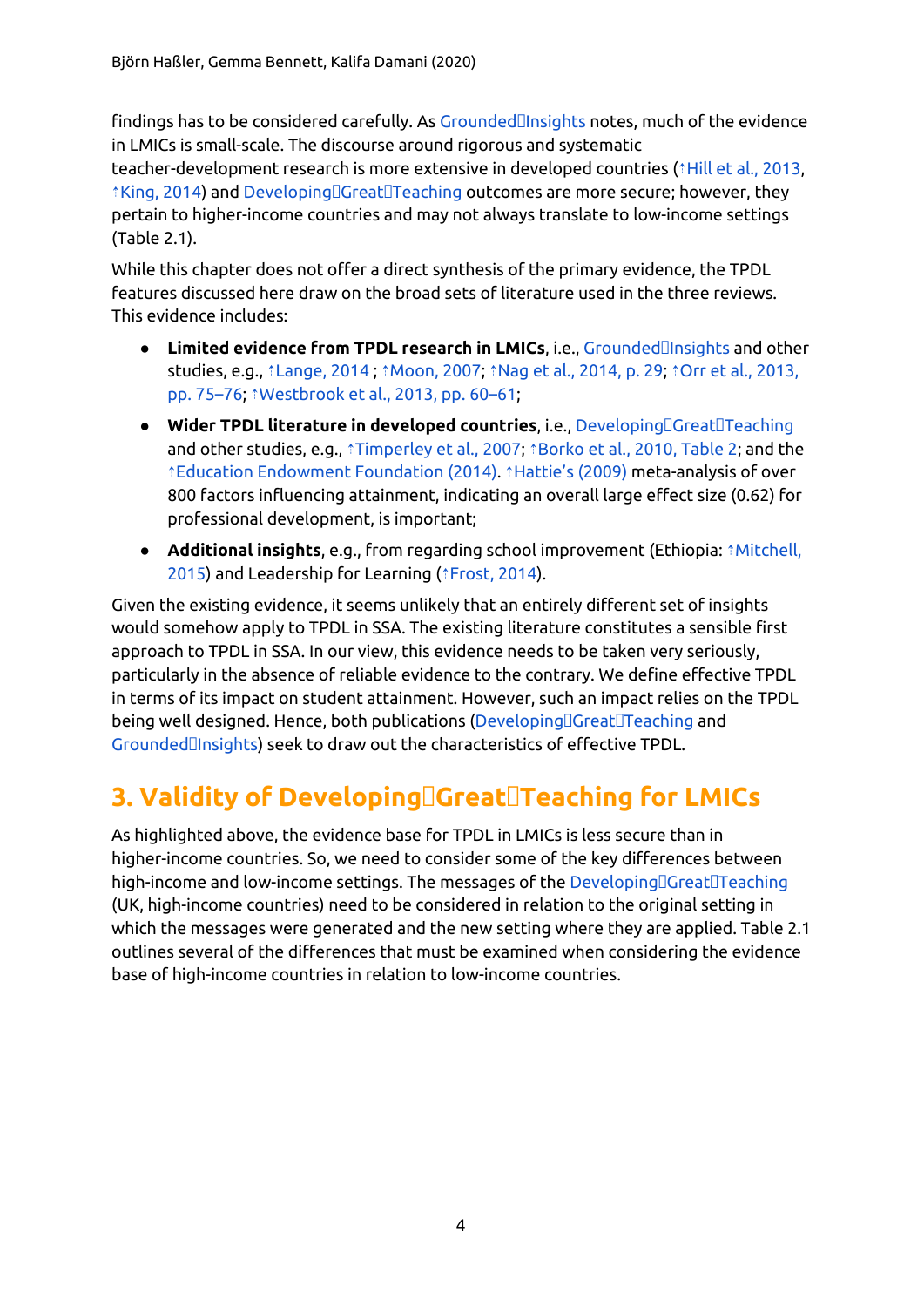|                                           | <b>High-income countries</b>                                                                                                                                                                                                                                                                                                                                                                                                                                                 | Low- and middle-income countries                                                                                                                                                                                                                                                                                                                      |
|-------------------------------------------|------------------------------------------------------------------------------------------------------------------------------------------------------------------------------------------------------------------------------------------------------------------------------------------------------------------------------------------------------------------------------------------------------------------------------------------------------------------------------|-------------------------------------------------------------------------------------------------------------------------------------------------------------------------------------------------------------------------------------------------------------------------------------------------------------------------------------------------------|
| <b>School</b><br>environments             | The school environment is usually<br>functional, offering a relatively safe<br>environment for teachers and children.<br>There may well be strong - and perhaps<br>distributed — school leadership. Schools<br>may have liberal traditions regarding<br>political and gender identity, and may be<br>sensitive to special educational needs<br>and disability. Nevertheless, there may be<br>exceptions to this, for example for<br>students with low socio-economic status. | School environments may be<br>dysfunctional. In many settings,<br>schools do not offer adequate<br>sanitation. Certain learners may be<br>marginalised because of gender,<br>special needs or other<br>characteristics. In some settings,<br>female students are at risk of<br>violence, both in and outside of<br>school.                            |
| Resourcing<br>constraints <sup>1</sup>    | Usually insignificant.                                                                                                                                                                                                                                                                                                                                                                                                                                                       | Usually severe in rural areas.<br>Moderate even in urban areas.                                                                                                                                                                                                                                                                                       |
| Formal<br>qualifications<br>of teachers   | While requirements for formal<br>qualifications vary between school types,<br>higher-achieving schools will have<br>well-qualified staff, who have undertaken<br>reasonably effective initial or continuing<br>programmes. However, due to staff<br>shortages schools increasingly draw on<br>lower-qualified staff.                                                                                                                                                         | Often, initial teacher programmes<br>are of poor quality, with a<br>theoretical focus that does not<br>equip teachers to teach effectively.<br>While the teacher-student ratio has<br>improved, the number of qualified<br>teachers remains low in many<br>contexts. Where teacher standards<br>have been formalised, they may not<br>be implemented. |
| <b>Teacher</b><br>motivation to<br>teach  | Teachers are often demotivated, and<br>there are issues with teachers leaving the<br>profession. However, while under<br>contract, teachers will be active in<br>schools.                                                                                                                                                                                                                                                                                                    | Teachers are often demotivated,<br>e.g., due to the prevalent<br>infrastructure constraints, delayed<br>payment, etc. In some countries,<br>there are significant problems<br>around teacher absenteeism.                                                                                                                                             |
| <b>Teacher</b><br>appreciation<br>of TPDL | Teachers recognise the importance of<br>TPDL, for example, as a prerequisite<br>for career progression. It is fair to say<br>that there is a 'culture of TPDL'.<br>However, TPDL can be side-lined due<br>to teacher workload.                                                                                                                                                                                                                                               | There is often no culture of<br>TPDL. An initial qualification<br>(obtained at the start of the<br>career) is seen as sufficient. As<br>promotion is often not based on<br>qualifications, teachers may not<br>be motivated to undertake<br>TPDL.                                                                                                     |

<span id="page-4-0"></span>*Table 2.1. Differences between high-income contexts and LMICs*

<sup>1</sup> E.g., electricity, transport, writing materials, internet access.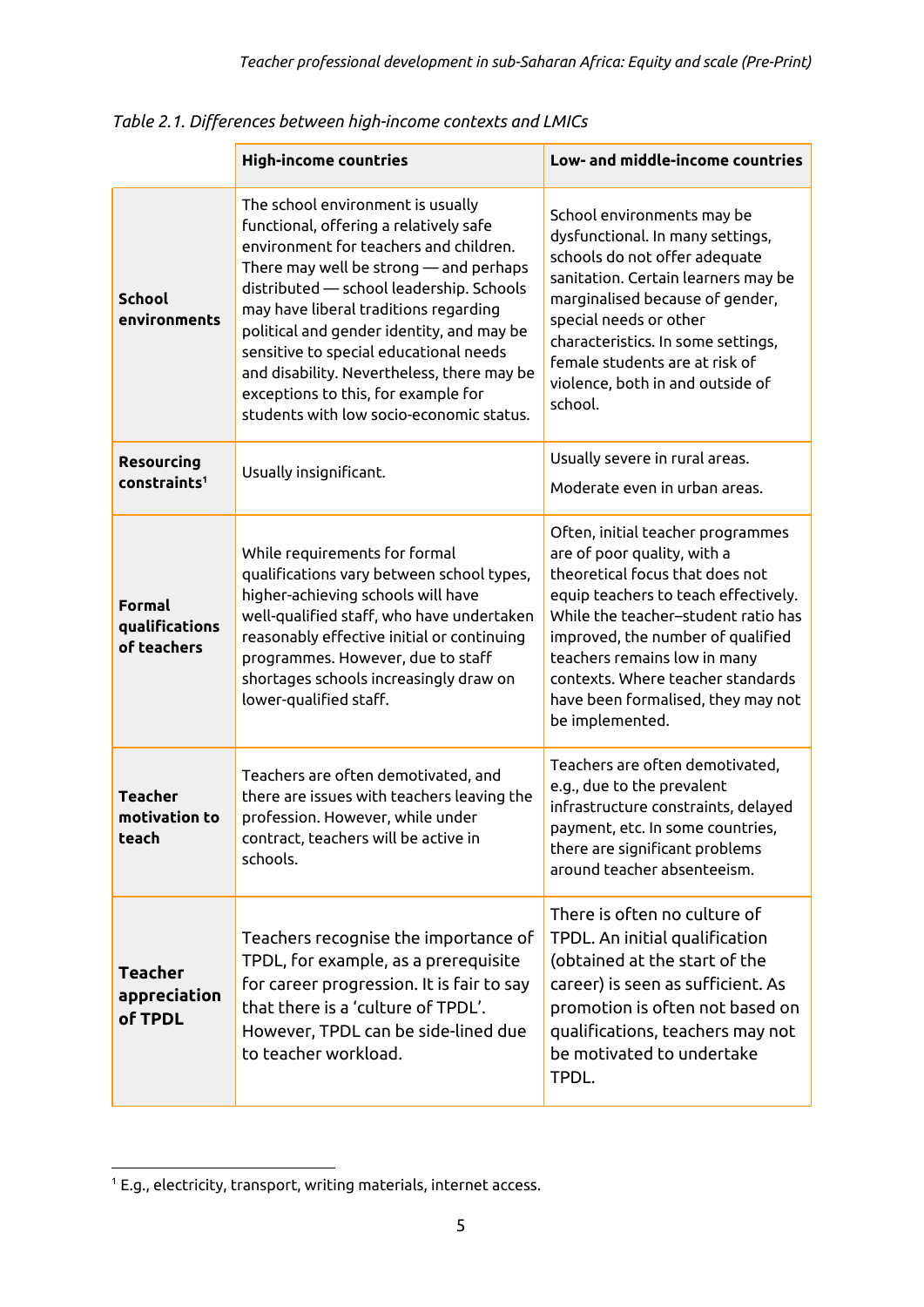## <span id="page-5-0"></span>**4. Principles for designing effective TPDL**

It is becoming increasingly clear that narrowly focused 'solutions-driven' approaches or 'quick fixes' do not result in improved learning outcomes for children. Instead, systemic approaches are becoming favoured, which take a wider view, focusing on specific obstacles as they arise (⇡[Haßler](https://ref.opendeved.net/zo/zg/2129771/7/SC8FTPC4/Ha%C3%9Fler%20et%20al.,%202019) et al., 2019). Table 2.2 presents the factors that need to be considered in developing comprehensive and effective TPD.

| Table 2.2. Factors involved in a systemic approach to TPD together with the relevant |  |
|--------------------------------------------------------------------------------------|--|
| Principles                                                                           |  |

| <b>Students (at</b><br>all levels) | Student-level factors arise from students' backgrounds,<br>such as the languages spoken at home.                                   | <b>Principle 1</b>           |
|------------------------------------|------------------------------------------------------------------------------------------------------------------------------------|------------------------------|
| Classroom<br>practices             | Including teacher-student and student-student<br>interactions.                                                                     | <b>Principle 2</b>           |
| <b>Teachers</b>                    | Factors to do purely with teachers (outside the<br>classroom), such as TPDL, motivation, working conditions.                       | <b>Principle 3</b>           |
| School/<br>community/<br>clusters  | School-level factors and factors that concern the<br>community as well as clusters of schools (e.g., working<br>together on TPDL). | <b>Principle 4</b>           |
| <b>National</b><br>level           | National factors, including policy and policy<br>implementation, teacher income, status of the teaching<br>profession.             | <b>Principles</b><br>$5 - 8$ |

### <span id="page-5-1"></span>**Principle 1: TPDL should focus on student learning outcomes – what the student does**

TPDL must explicitly and directly promote – and focus on – student learning outcomes. TPDL must, therefore, focus on teaching and learning practices that promote student learning outcomes. Student learning outcomes encompasses a broad range of outcomes, including basic skills, life skills, socio-emotional and mental-health skills.

In the light of Developing[]Great[]Teaching and Grounded[]Insights, Principle 1 should be considered reasonably secure. Both reviews are clear that TPDL must promote, and focus on, student learning (Grounded**Ilnsights, Characteristic #1)**. Indeed, the rationale and the evidence base for the first and second characteristic is particularly strong.

TPDL that promotes student learning outcomes needs to focus on teaching practices that promote such outcomes. In other words, teachers need to draw on effective teaching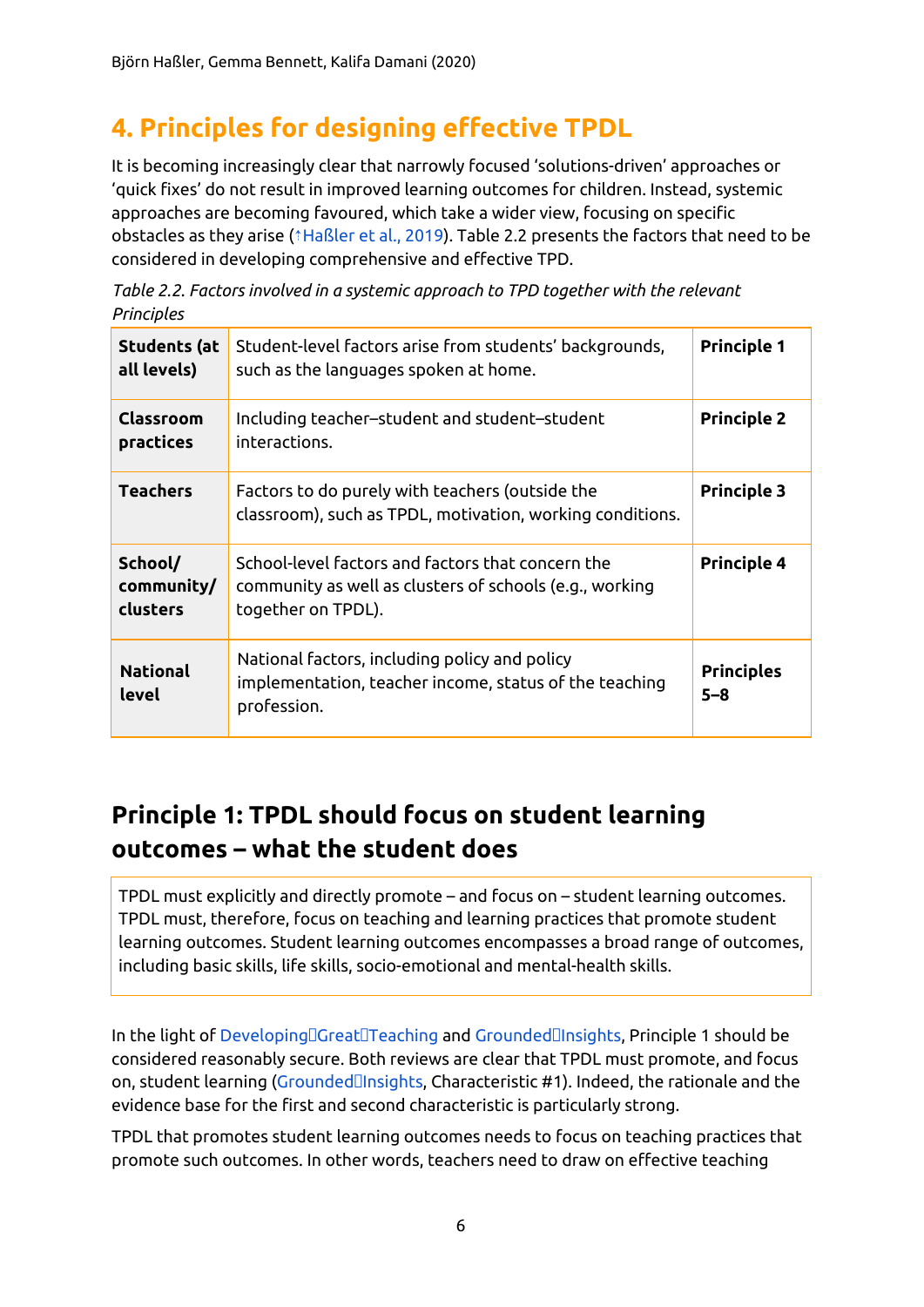practices in the classroom. This is the focus of the second characteristic. As Developing Great Teaching notes, there is a need to distinguish between types of professional learning aimed at:

Type 1: operational and procedural knowledge;

Type 2: building on teachers' skills to significantly enhance pupil learning outcomes.

Type 1 TPLD includes, for example, workshops for instructing teachers on how to use fire extinguishers or how to comply with legislation or monitoring and evaluation systems. Such topics may only require simple briefings and group discussion. Type 1 goals lend themselves to a cascade model; the transmitted messages are simple and can be easily learnt through repetition. However, Developing Creat Teaching notes that professional learning, which does not have a strong focus on aspirations for students and assessing the impact of changed teacher practices on pupil learning, is not effective. For Type 2 TPLD, the usual simplistic cascade/ multiplier models are ineffective [\(GroundedInsights\)](https://ref.opendeved.net/zo/zg/2129771/7/D2GQYC5S/Grounded%E1%8E%93Insights). Attempts to apply these models of any objective beyond the transmission of basic procedure-oriented messages will not be successful. However, where interventions are successful, they become self-reinforcing:

*"interventions are most effective when they bring significant, positive changes to the daily experience of learners"* ([MathematicsEducation,](https://ref.opendeved.net/zo/zg/2129771/7/Q6AKLC6Z/Mathematics%E1%8E%93Education,%20p.%2069) p. 69, with reference to ⇡Evans & [Popova,](https://ref.opendeved.net/zo/zg/2129771/7/M5FBWHYT/Evans%20&%20Popova,%202015) 2015).

Regarding equity, 'equitable access to learning' must mean the opportunity to actually improve one's learning outcomes, rather than simply to access a 'learning institution' (a school).

### <span id="page-6-0"></span>**Principle 2: TPDL should focus on effective teaching practices – what the teacher does**

Effective classroom teaching practices to support student learning outcomes include: giving good feedback; promoting metacognition and self-regulation; utilising mastery learning; collaborative learning (group work and peer tutoring); and oral language interventions (whole-class dialogue, questioning, code-switching). Effective teaching combines such approaches in lesson sequences in safe, inclusive environments that are sensitive to pupils' backgrounds and achievements (including language).

Given that TPDL should focus on student learning outcomes, a reasonable second principle is that TPDL should also focus on teaching practices that bring about improved student learning outcomes. ⇡[Westbrook](https://ref.opendeved.net/zo/zg/2129771/7/2CLIHNGB/Westbrook%20et%20al.%20(2013)) et al. (2013) noted the following factors as having an impact on pupils' learning outcomes:

- 1. Feedback, sustained attention and inclusion;
- 2. Safe environments;
- 3. Drawing on pupils' backgrounds.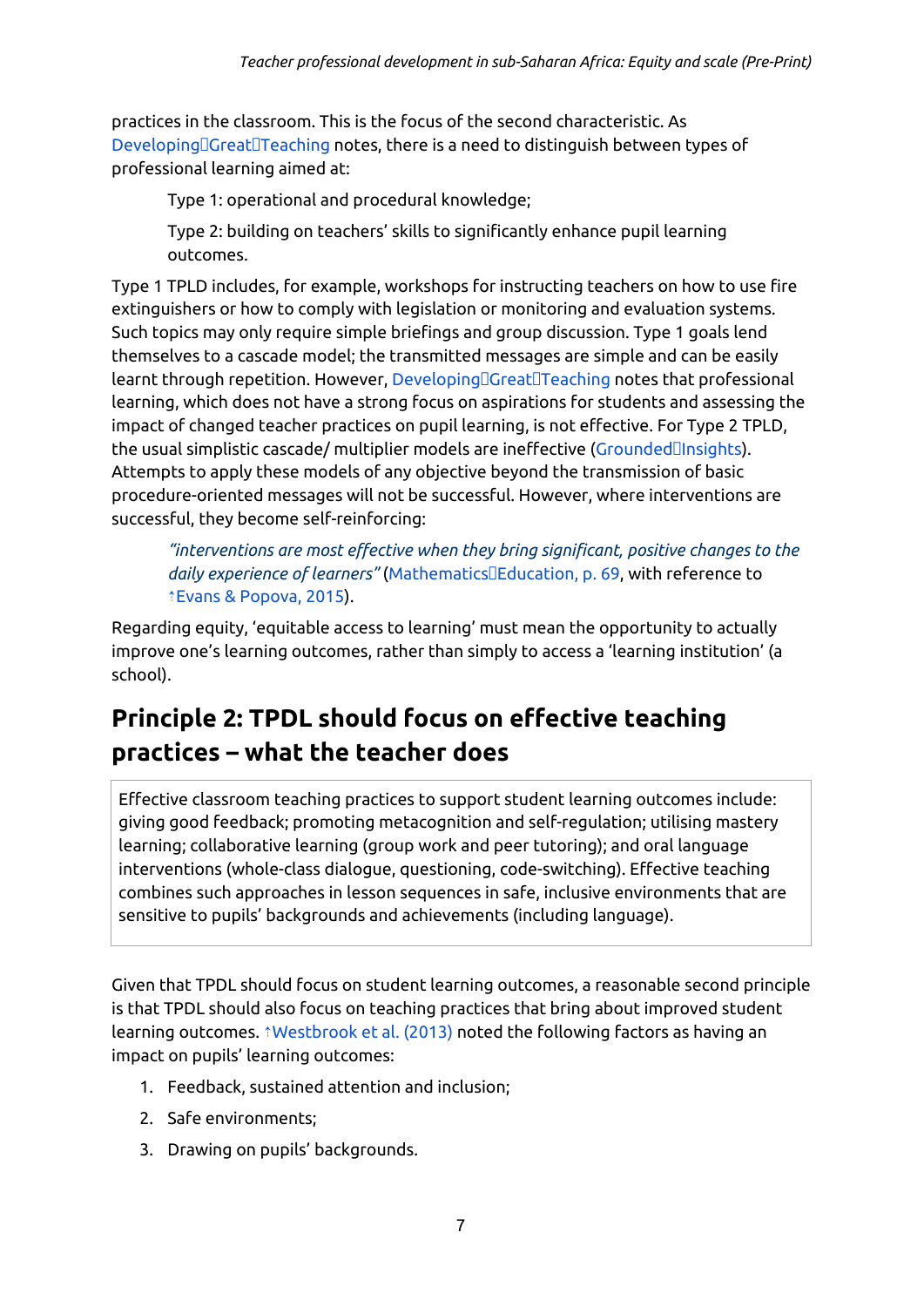Furthermore, they identified the following as practices that are characteristic of effective teachers:

- Whole-class dialogue;
- Group work;
- Questioning;
- Pedagogical content knowledge;
- Code-switching;
- Lesson sequences.

Another important source for this principle is the toolkit for teachers provided by the Education Endowment Foundation (2014), which reviews effective classroom practices for UK students aged 5 to 16 years, in relation to cost and evidence. Certain teaching practices are highly effective at a reasonable cost, including feedback, reading comprehension strategies, metacognition, oral language interventions, collaborative learning and the use of technology in education. While the toolkit was developed in the UK context, its findings are broadly corroborated by our two key sources. Bearing in mind the key differences indicated in Table 2.1, many of the main strategies of the toolkit appear to be equally applicable to low-income countries.

Finally, as with the first principle, we note that effective classroom pedagogy, i.e., classroom pedagogy that improves learning outcomes and responds to local needs, is a necessary condition for sustaining and scaling TPD. If the programme is ineffective, and teachers do not see an impact on pupils, it will not be sustained [\(GroundedInsights](https://ref.opendeved.net/zo/zg/2129771/7/D2GQYC5S/Grounded%E1%8E%93Insights)). Similarly, 'equitable learning' requires all pupils to be taught by teachers who are effective.

## <span id="page-7-0"></span>**Principle 3: TPDL should promote teacher learning and recognise teachers as professionals**

TPDL must promote teacher learning in appropriate ways. Teachers must be recognised as professionals, capable of learning and progressing. If students are to become skilled problem-solvers and critical thinkers, teachers must be skilled (pedagogical) problem-solvers and critical thinkers too. TPDL should model interactive pedagogy and active, collaborative learning in TPDL sessions. In order to solve shared problems, TPDL should include collective inquiry, reinforced through shared lesson planning, structured peer observation and peer support (in and out of the classroom).

As well as promoting student learning (Principle 1) and effective classroom practices (Principle 2), TPDL must also promote teacher learning [\(GroundedInsights](https://ref.opendeved.net/zo/zg/2129771/7/D2GQYC5S/Grounded%E1%8E%93Insights), Characteristic #2). Additionally, this teacher learning must not focus on general knowledge, but specifically on promoting student learning. In other words, TPDL needs to empower teachers to support students to learn effectively within effective, inclusive classroom environments.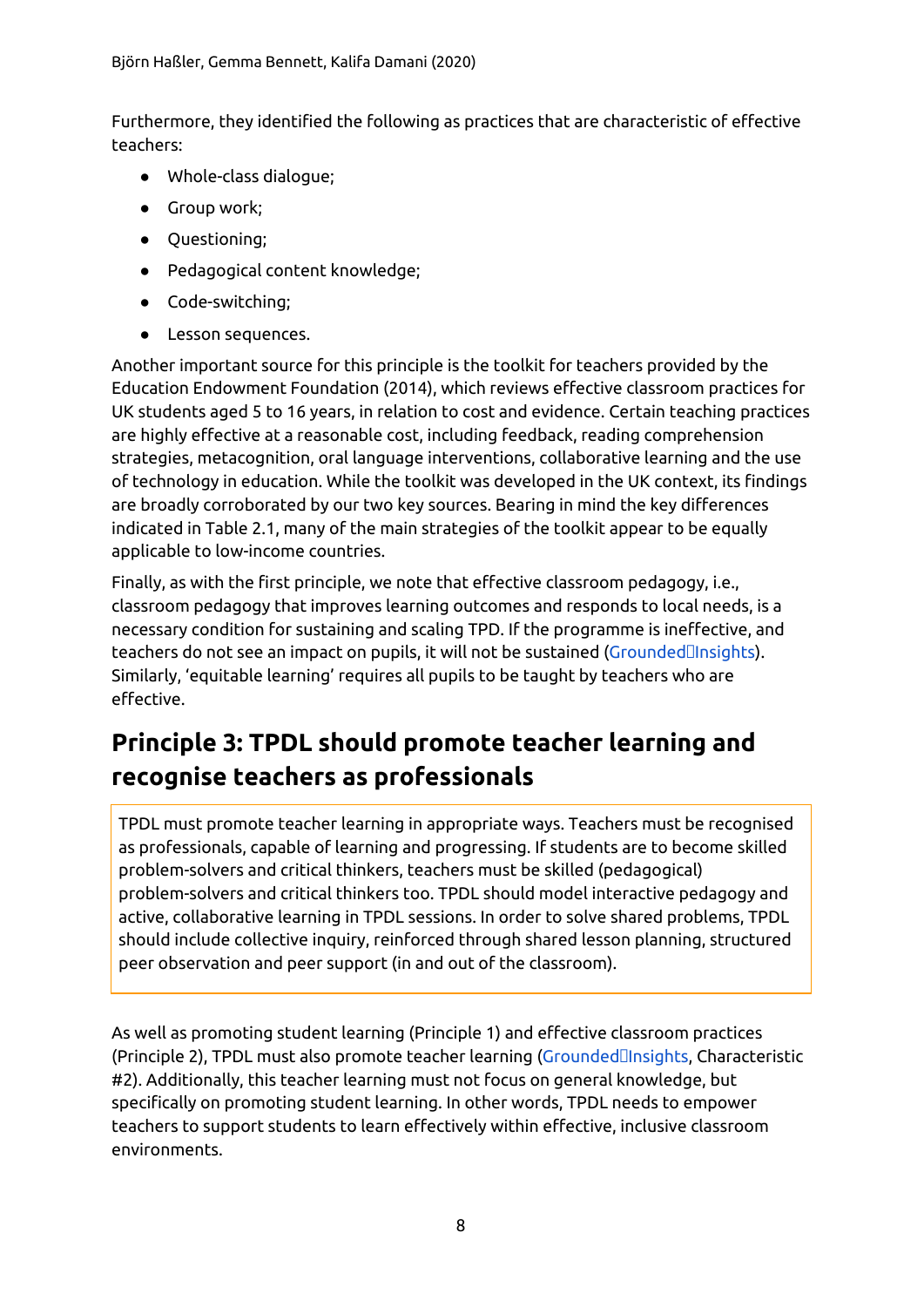Teachers often begin participation in TPDL after years of experience. It is important that this experience is not ignored or undermined. Teachers' practical and professional knowledge should be recognised and valued as a means of not only motivating them to engage and participate in TPDL but of leveraging their knowledge through collaborative dialogue and active learning:

*"Rather than trying to 'plug gaps' in teacher knowledge, programmes ideally empower teachers to become reflective practitioners, able to identify gaps in their own knowledge and skill, and to acquire these as needed"* (⇡[Hardman](https://ref.opendeved.net/zo/zg/2129771/7/NCXUKWK4/Hardman%20et%20al.,%202011) et al., [2011;](https://ref.opendeved.net/zo/zg/2129771/7/NCXUKWK4/Hardman%20et%20al.,%202011)Grounded<sup>[]</sup>Insights, p. 62-63).

Empowering teachers as reflective professionals is done by addressing teachers' needs, modelling interactive pedagogy, and providing opportunities for critical inquiry, active learning, and teacher collaboration. As in the case with student learning, this too should be backed up by data on teacher competencies or standards (⇡[McMahon,](https://ref.opendeved.net/zo/zg/2129771/7/WGM6G22X/McMahon,%202019) 2019). ⇡[Bainton](https://ref.opendeved.net/zo/zg/2129771/7/456C4HCM/Bainton%20et%20al.%20(2016)) et al. [\(2016\)](https://ref.opendeved.net/zo/zg/2129771/7/456C4HCM/Bainton%20et%20al.%20(2016)), working in SSA, recommended that schools and educational institutions *"fund diagnostic research to identify research gaps in teachers' knowledge"* (p. 18).

Moreover, school leaders can play an integral role in meeting these needs. A study of 40 primary schools across New Zealand (*<u>†[Education](https://ref.opendeved.net/zo/zg/2129771/7/BGVQ2RRP/Education%20Review%20Office,%202018) Review Office</u>, 2018*) found that school leaders played a key role in identifying the strengths and needs of their teachers, setting out clear objectives based on the context of their schools and staff, and either providing internal TPDL or outsourcing it selectively to expert providers ( $*ERO$ , [2018\)](https://ref.opendeved.net/zo/zg/2129771/7/BGVQ2RRP/ERO,%202018). These leaders established specific targets, identifying the year levels, groups of students and operational domains they should focus on; thus, providing clear direction and reducing the tendency to focus on aspects of the curriculum where the children were already succeeding (*<u>ERO, [2018](https://ref.opendeved.net/zo/zg/2129771/7/BGVQ2RRP/ERO,%202018)</u>)*.

Modelling interactive pedagogy and active, collaborative learning in TPDL sessions

⇡[Schweisfurth](https://ref.opendeved.net/zo/zg/2129771/7/EC9IQLP9/Schweisfurth%20(2011)) (2011) noted that, in LMICs, interactive pedagogy is not only the message, but also the medium. Teachers should be trained in interactive, learner-centred pedagogy by trainers and facilitators who model these instructional strategies. The literature unanimously agrees that modelling effective teaching practices is an essential component of productive TPDL (e.g., Grounded**Ilnsights, Characteristic #2A). ERO, 2018**, p. 19 expands upon this, recognising how external TPDL facilitators may model new teaching strategies and support improved leadership practices.

Modelling may happen at the classroom level as well. By inviting more confident colleagues into their classrooms, teachers can see their students being taught using new pedagogical strategies that may be unfamiliar to them. For example, the ERO (⇡[2018,](https://ref.opendeved.net/zo/zg/2129771/7/BGVQ2RRP/(2018,%20p.%2030)) p. [30\)](https://ref.opendeved.net/zo/zg/2129771/7/BGVQ2RRP/(2018,%20p.%2030)) explains how successful programmes invited mathematics specialist teachers to work with small groups of children within classrooms, so that teachers could observe their practice first-hand.

However, workshops also need to model in other ways. Lesson planning is one example. Developing Great Teaching argues that TPDL leaders should

*"model explicitly the quality and depth of planning for schemes of work that leaders are expecting teachers to create for their pupils and make these connections explicit"* ([DevelopingGreatTeaching,](https://ref.opendeved.net/zo/zg/2129771/7/CKLKGP4I/%E2%9F%A6zg:2129771:CKLKGP4I%7CDeveloping%E1%8E%93Great%E1%8E%93Teaching,%20p.%2013)) p. 13).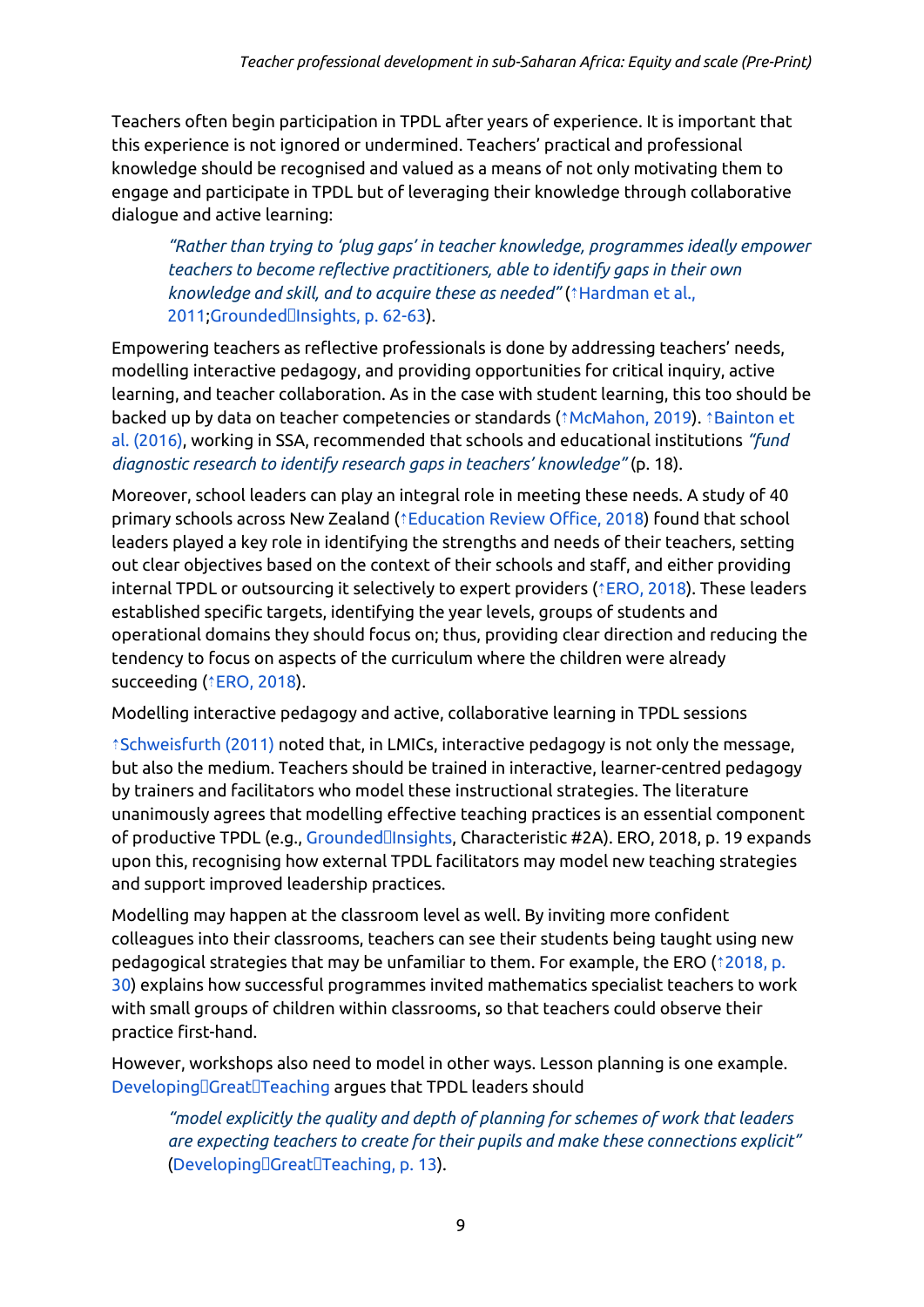In addition, contextualisation – for specific subjects, individual pupils, or groups of pupils, including advanced students or those with special needs – must be addressed in TPDL modelling.

Teacher learning, like student learning, needs to be as active and learner-centred as possible. Workshops and training sessions should focus on modelling the type of learner-centred activities and exercises that teachers are expected to implement in their own classrooms. In other words, teachers need to be given meaningful opportunities to apply what they learn in TPDL, such as whole-class brainstorming, small-group work or partner projects, as well as focused and critical collaborative dialogue. Overall, teacher trainers and facilitators should not simply lecture, or

#### *"give [teachers] materials without giving them opportunities to develop skills and inquire into their impact on pupil learning"* (Developing[Great[Teaching, p. 8).

Enquiry encourages teachers to think critically about their approach to teaching and how to improve it, and to examine their pedagogical strategies and the impact those strategies have on student learning. In order to guide this enquiry, therefore, it is important that teachers refer to hard evidence of student achievement (or lack thereof) as a way of examining where their practice may be improved. This auto-examination, a critical reflection on one's own practice, helps develop metacognitive skills:

*"Fostering a meta-cognitive approach among teachers was also consistently recognised as valuable for both bringing about change and sustaining learning"* ([DevelopingGreatTeaching,](https://ref.opendeved.net/zo/zg/2129771/7/CKLKGP4I/%E2%9F%A6zg:2129771:CKLKGP4I%7CDeveloping%E1%8E%93Great%E1%8E%93Teaching,%20p.%207) p. 7).

[GroundedInsights](https://ref.opendeved.net/zo/zg/2129771/7/D2GQYC5S/Grounded%E1%8E%93Insights) (Characteristic #2A) notes the importance of TPDL supporting collaboration with peers. Similarly, [DevelopingGreatTeaching](https://ref.opendeved.net/zo/zg/2129771/7/CKLKGP4I/Developing%E1%8E%93Great%E1%8E%93Teaching) notes that *"The only common finding across all reviews was that peer support was a common feature in effective CPDL"* (Developing Great Teaching, p. 7). However, in general, it is unclear what exact form peer support should take, and how it is different to in-depth specialist support. This is an area that requires further research.

Existing TPDL models take different approaches to peer support:

- **Shared lesson planning.** The models described in [GroundedInsights](https://ref.opendeved.net/zo/zg/2129771/7/D2GQYC5S/Grounded%E1%8E%93Insights) do have clearly structured school-based collaboration among teachers.
- **Structured peer observation and peer support (inside and outside the classroom).** Similarly, making arrangements for structured peer observation (e.g., using specific forms) has been helpful; otherwise, the reflection at the end of lessons stays at the surface. Within the peer-support structure, less confident teachers could be partnered with more confident teachers, as in the case of the school-based TPDL programmes in New Zealand (⇡ERO, [2018](https://ref.opendeved.net/zo/zg/2129771/7/BGVQ2RRP/ERO,%202018)). Similarly, structures for mentorship could be put in place (*<u>†[Bainton](https://ref.opendeved.net/zo/zg/2129771/7/456C4HCM/Bainton%20et%20al.,%202016) et al., 2016</u>)*.
- **Collective enquiry.** This can be a catalyst of positive change. Teachers looked closely at *"what they believed and whether their actions were consistent with their beliefs. If they noticed misalignments, they investigated how they could change their practice"* (⇡ERO, [2018,](https://ref.opendeved.net/zo/zg/2129771/7/BGVQ2RRP/ERO,%202018,%20p.%2012) p. 12). In the case of mathematics TPDL specifically, (⇡[EducationReviewOffice,2018\)](https://ref.opendeved.net/zo/zg/2129771/7/BGVQ2RRP/EducationReviewOffice,2018) identified several approaches to collective teacher enquiry, including: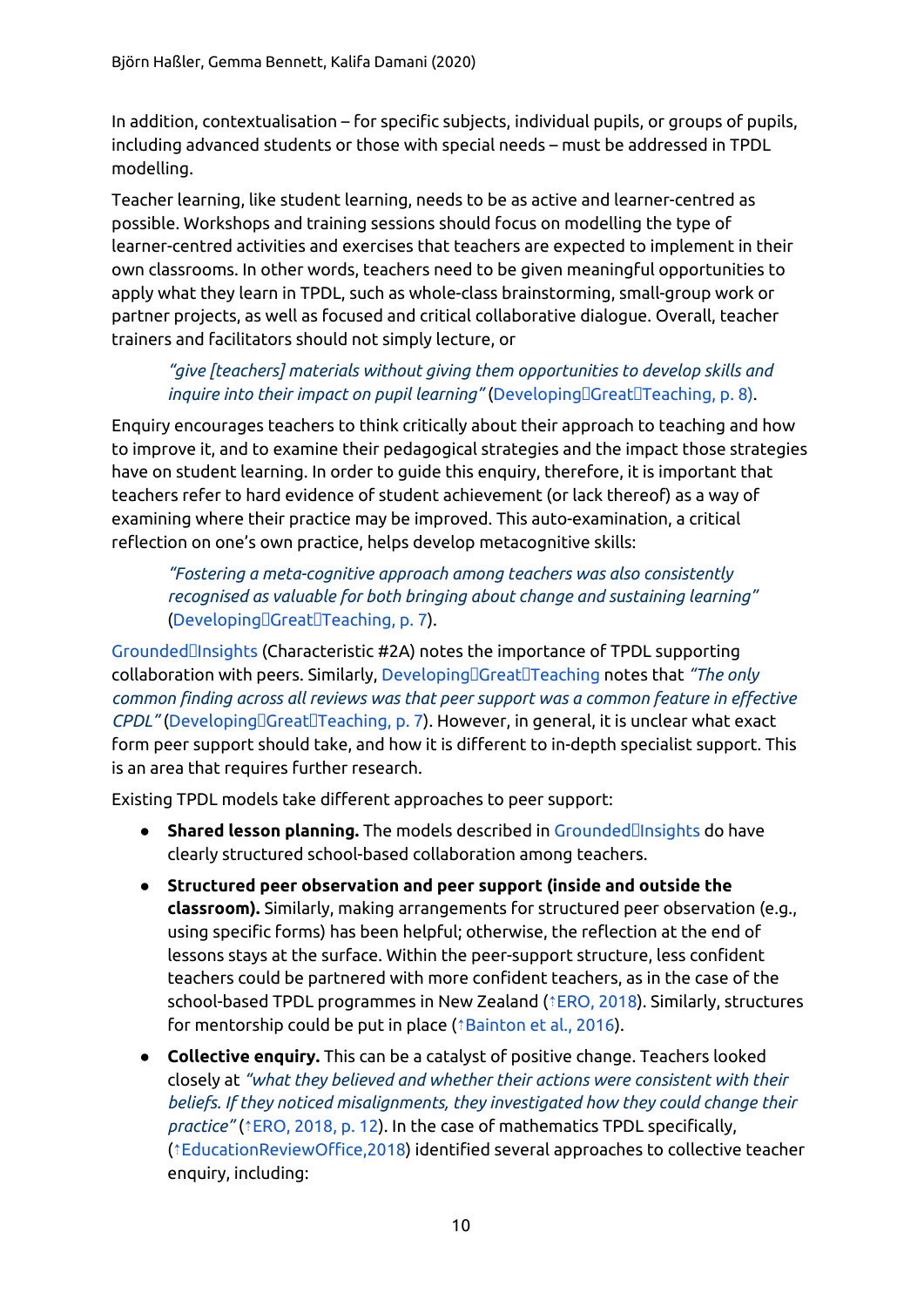- identifying students' strengths and weaknesses in mathematics and brainstorming possible reasons for the weaknesses;
- having instructional leaders ask 'sensitive questions' that provoke teachers' deep reflection on their approach to mathematics teaching;
- focusing on a school-wide TPDL structure that incorporates developing both teachers' mathematical content knowledge and pedagogical content knowledge.

For these aspects to be feasibly undertaken by teachers, space in the school routines need to be created. We return to this in Principle 4.

### <span id="page-10-0"></span>*Seeing, experiencing, reflecting*

The cycle of seeing, experiencing and reflecting is a powerful process to enhance teachers' understanding of pedagogical practices and thus their effectiveness in the classroom. [GroundedInsights](https://ref.opendeved.net/zo/zg/2129771/7/D2GQYC5S/Grounded%E1%8E%93Insights) (Characteristic #2B) suggests that enabling teaching to be seen and experienced first-hand, through video clips of microteaching episodes or by observing live classroom practice, is the first step in improving teaching. Seeing is most helpful, however, when teachers focus on increasing their understanding of pedagogical practice. Carefully designed activities using video clips as a stimulus for discussion can be highly effective; rather than looking at live classroom practice, video clips allow teachers to practice their observation skills, with the benefit of being able to pause and rewind. This, of course, assumes that there are facilities for playing video clips in LMIC settings.

[GroundedInsights](https://ref.opendeved.net/zo/zg/2129771/7/D2GQYC5S/Grounded%E1%8E%93Insights) (Characteristic #2B) notes the importance of foregrounding concrete and detailed (planning for) classroom-based activities, combined with reflection on those activities. Developing[Creat[Teaching also emphasises the importance of transitioning from TPDL activities to classroom-based activities. TPDL should not only provide teachers with new skills and knowledge, but with opportunities to apply these new skills and knowledge to practical classroom-based activities. Once these concrete classroom-based activities are designed and critically considered, they must be trialled; finally, this trialling should be followed by enquiry and reflection. This allows for a cyclical approach to professional development (plan–teach–reflect), and for an iterative process through which teachers can continue to fine-tune their practice and improve the effectiveness of their teaching for the specific context of their classroom and students.

The first three principles considered student learning outcomes (Principle 1), teaching practices that lead to such outcomes (Principle 2) and the teacher learning needed to undertake such teaching practices (Principle 3). We now move beyond students and teacher factors to consider school- and cluster-level factors relating to the organisational principles of TPD; as the ERO report describes it, *"a set of expectations and practices to be consistently applied school-wide"* (⇡ERO, [2018,](https://ref.opendeved.net/zo/zg/2129771/7/BGVQ2RRP/ERO,%202018,%20p.%2033) p. 33). Principle 4A is derived from insights that are supported by evidence from very high-income countries (VHICs) but, nevertheless, applicable to low-income countries. Principle 4B is based on insights primarily supported by evidence from low-income contexts; necessarily, the scarcity of research means that these insights are somewhat less secure than those for Principle 4A. The remaining sections draw on insights from both high-income and low-income contexts and address the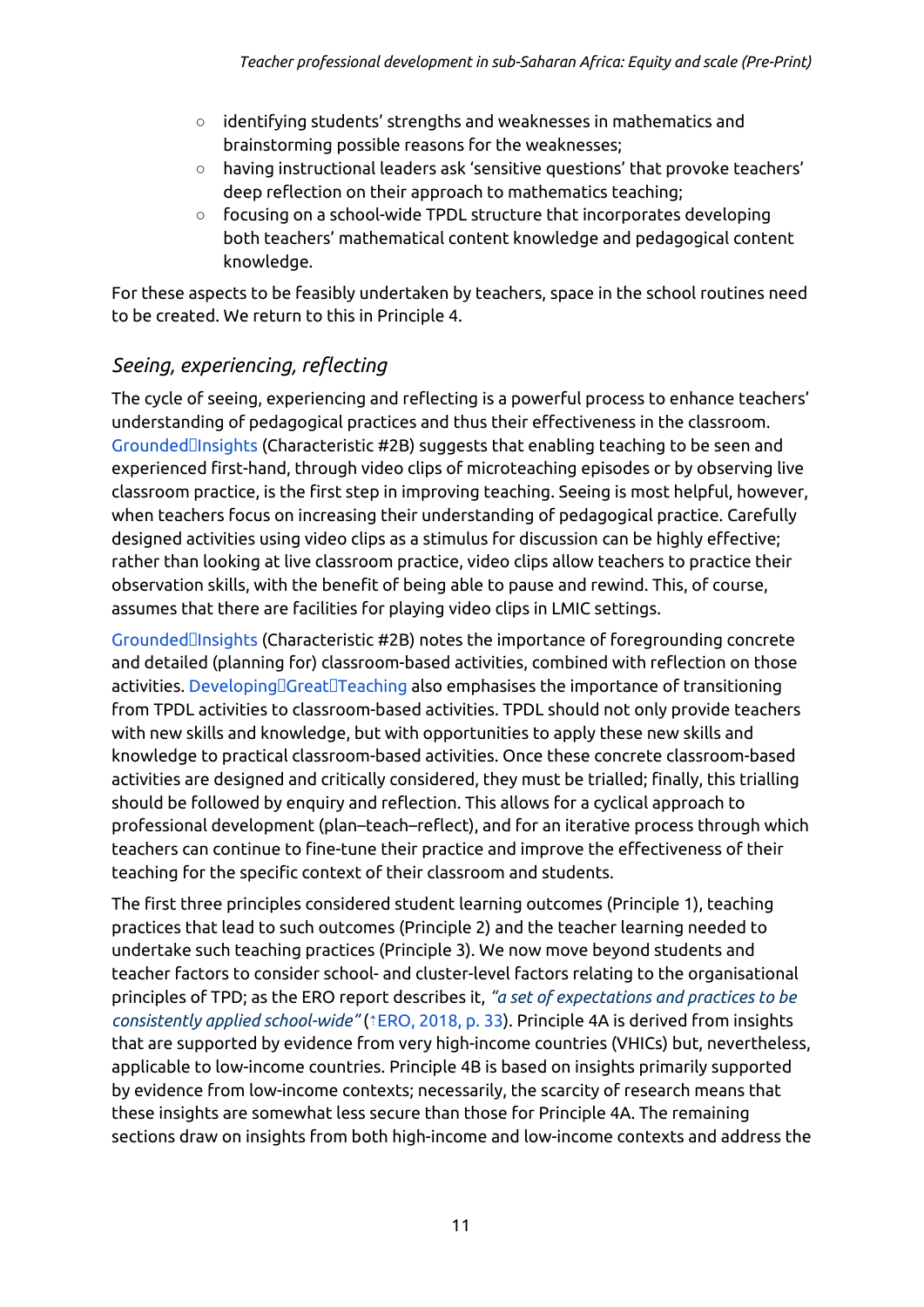roles of various stakeholders, including school leaders and parents, families and communities.

### <span id="page-11-0"></span>**Principle 4A: TPDL sequencing and duration in VHICs**

TPDL needs to be carefully sequenced, long-term and regular. In many contexts, this means that TPDL should be school-based. One-off events (e.g., 'residential workshops') do not work.

TPDL models that tend to focus on one-off 'top-down' teacher-development 'interventions' are now recognised as being ineffective (⇡Moon & [Dladla,](https://ref.opendeved.net/zo/zg/2129771/7/AS5DFL78/Moon%20&%20Dladla,%202013) 2013; ⇡[Bett,](https://ref.opendeved.net/zo/zg/2129771/7/FCRTRLM8/Bett,%202016) [2016\)](https://ref.opendeved.net/zo/zg/2129771/7/FCRTRLM8/Bett,%202016). Scheduling ongoing, long-term and continuous TPDL is therefore of critical importance for programme effectiveness and for ensuring that TPDL is not sidelined. Structured arrangements are necessary to

*"follow up learning from [TPDL] programmes through sustained and iterative experimenting with and refining new approaches in the light of learning with and through pupils' responses"* ([DevelopingGreatTeaching,](https://ref.opendeved.net/zo/zg/2129771/7/CKLKGP4I/%E2%9F%A6zg:2129771:CKLKGP4I%7CDeveloping%E1%8E%93Great%E1%8E%93Teaching,%20p.%2012) p. 12).

Given that this is a concern even in VHIC contexts, where teachers are generally reasonably well supported (Table 2.1), such structured arrangements are very likely to be crucial in LMICs too. TPDL needs to be undertaken through regularly scheduled and timetabled meetings within the school.

Once a formal schedule for TPDL is set up, it then becomes possible to sequence activities to create 'logical threads'. While it is necessary

*"to have a variety of activities to reinforce messages and test things through different lenses, no single particular form of activity was shown to be universally effective … what mattered was a combination of a logical thread between the various components of [TPDL], and the provision of opportunities for teacher learning which are consistent with the principles of student learning being promoted. … aligning goals, activities, experiments in classrooms, engagement with evidence and underpinning rationale does matter alongside multiple perspectives and angles"* ([DevelopingGreatTeaching,](https://ref.opendeved.net/zo/zg/2129771/7/CKLKGP4I/%E2%9F%A6zg:2129771:CKLKGP4I%7CDeveloping%E1%8E%93Great%E1%8E%93Teaching,%20p.%208) p. 8).

For example, within OER4Schools (https://www.oer4schools.org), activities within and between sessions are carefully sequenced to form such logical threads, enabling the exploration of ideas coherently and systematically. The programme offers structured learning activities, together with follow-up activities such as scheduled opportunities for classroom experiments, allowing teachers to trial new instructional practices and ideas in real classroom settings [\(GroundedInsights](https://ref.opendeved.net/zo/zg/2129771/7/D2GQYC5S/Grounded%E1%8E%93Insights)).

TPDL should be a series of cyclical processes that allow teachers to learn new content through observation and collaborative dialogue, trial new pedagogical practices through lesson planning and implementation and, finally, reflect on this implementation in order to modify it and continue to iteratively adapt and improve instruction. Scheduled meetings involving sequenced activities can be seen as a rhythm to TPD: multiple instances of ongoing support/ follow-up activities can form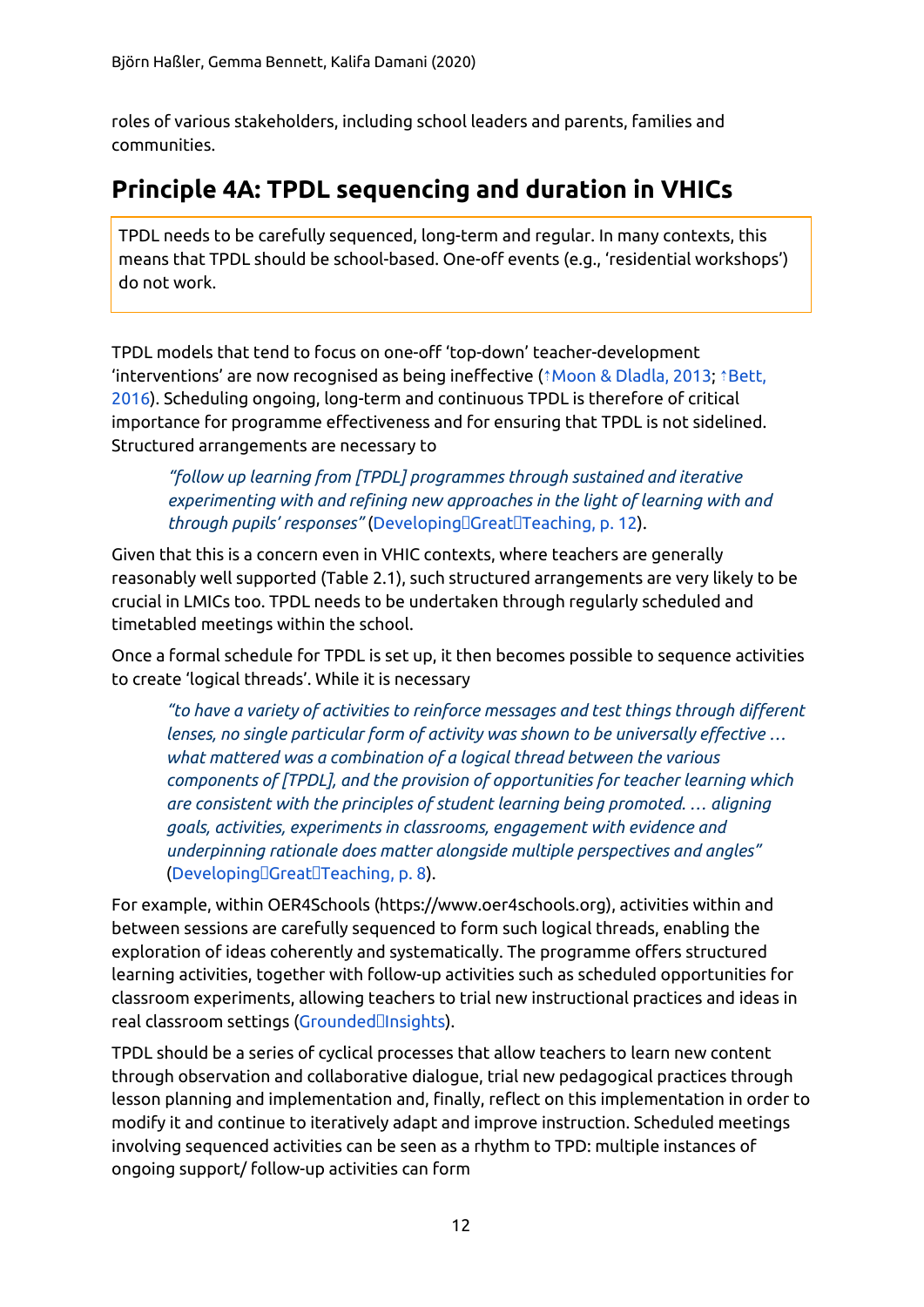*"creative ways of disaggregating INSET days to create a rhythm for TPDL … fortnightly"* (Developing<sup>[]</sup>Great<sup>[]</sup>Teaching, p. 12).

[GroundedInsights](https://ref.opendeved.net/zo/zg/2129771/7/D2GQYC5S/Grounded%E1%8E%93Insights) (Characteristic #4) notes that TPDL needs to be long-term. In many LMICs, it is hard to see how long-term TPDL could be organised unless it is scheduled as regular teacher group meetings. There are clear recommendations for operating within a structured timetable:

- TPDL should last at least one year unless a tighter, more intensive schedule is possible (e.g., if there are strong motivations, such as a national government mandate with progression and salary incentives).
- If there are no wider pressures to undertake TPDL, a programme less demanding for teachers should be implemented, typically run over two years.

Similarly, Developing Creat Teaching emphasises the importance of TPDL being sustained typically for at least one year (in UK contexts).

### <span id="page-12-0"></span>**Principle 4B: Considerations for TPDL in LMICs**

TPDL should:

- 1. Comprise school-based professional development with a focus on active teacher learning and modelling interactive pedagogy (GroundedIlnsights, Characteristic #2a);
- 2. Draw on school-based peer facilitation, rather than rely on 'external experts' [\(GroundedInsights](https://ref.opendeved.net/zo/zg/2129771/7/D2GQYC5S/Grounded%E1%8E%93Insights), Characteristic #3);
- 3. Support TPDL leaders in organisation and facilitation through induction and ongoing professional development (Grounded**Ilnsights, Characteristic 5)**;
- 4. Favour whole-school approaches, making learning available to all teachers and building a community of practice.

TPDL needs to be tailored and adapted to the local context. There are certain 'meso' factors normally considered important for such adaptation (country, region, school level, subject, national languages). However, there is some evidence that there are other 'micro' factors, pertaining to the individual circumstances of the school, that may be equally significant. These include the:

- Degree of (external) expert input needed vs. self-sufficiency of the school;
- Cost of logistics (such as teachers travelling to a workshop venue or external experts/coaches travelling to schools);
- Benefits of working as a whole school (all teachers) vs. in segmented grade- or subject-specific groups.

### <span id="page-12-1"></span>*Principle 4B1. School-based professional development*

Experience often suggests that 'process' may well be as important as 'curriculum'. By 'curriculum' we mean the curriculum intended by the TPDL provider, written down in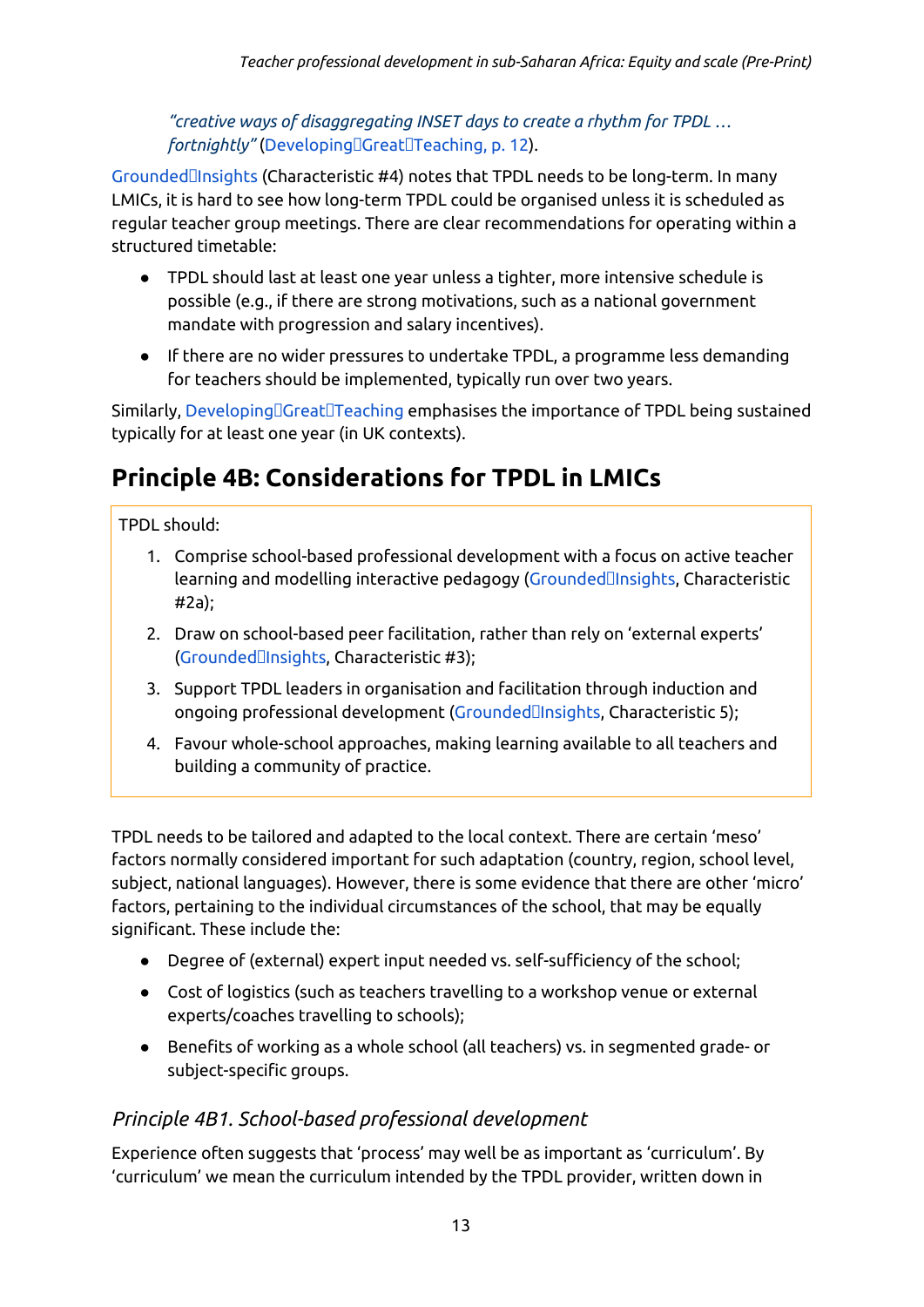terms of competencies, learning outcomes, tasks and activities. By 'process' we mean how these activities are put into practice: who conducts which activities together? Where and at what times? How regularly? What support is available? This appears reasonable, as we know that curriculum 'design' is not the same as curriculum 'implementation'; the best curriculum in the world does not contribute to student learning if it is never implemented.

This can be seen in the different models for a TPD process for one learning objective (e.g., TPD topic: 'understand positive discipline') via four one-hour activities on classroom management. These four activities could be conducted:

- Either in the course of one day, as part of a cluster meeting or workshop led by an expert. Teachers are asked to implement the new strategies when they are back at school (Model 1).
- Or as part of a school-based programme, distributed over four weeks. In this case, the presence of an external expert is unlikely because they cannot travel to the school on a weekly basis. However, teachers have time to implement in their classrooms and reflect collaboratively between the activities (Model 2).

The differences between these two approaches are clear: Model 1 has more expert engagement, but implementation at the school is left unstructured. In Model 2, there is little, if any, time with the expert, but the implementation at school is more structured, therefore offering a clearer sequence.

Certain school-level micro-factors may make Model 1 or Model 2 more appropriate. However, it is often simply taken for granted that the external expert input is critical and that, therefore, Model 1 is the only viable option. This has ramifications for the supply of experts, and the adoption of a cascade model. Typically, a cascade model means that, in practice, the expert may only be a 'relative' expert, who is only a few days of training ahead of other teachers. Will such an expert really be expert enough to be helpful? Moreover, could such a marginal advantage be obtained through other means such as scaffolding peer facilitators through materials? If this is possible – as suggested by [GroundedInsights](https://ref.opendeved.net/zo/zg/2129771/7/D2GQYC5S/Grounded%E1%8E%93Insights) – then Model 2 may well be more favourable, offering at least comparable, but potentially much better, learning outcomes for teachers at a lower cost compared to Model 1. In other words, the TPDL proposed in Model 2 may well significantly outperform the cascade model.

A basic premise of the cascade model appears to be the assumption that 'good teaching is a function of teacher knowledge only'. If that were the case, transmission models would work. For example, for transmission of basic facts (e.g., operational and procedural knowledge, such as basic facts about HIV transmission), cascade models do work. However, teachers do not become effective through knowledge alone. Indeed, the research literature is clear that that knowledge, while important, is by no means the only consideration. The analogy of crafts or music illuminates how teaching must comprise both knowledge (subject/ pedagogy) and subject-pedagogical skills. It would clearly be impossible for master craftspeople or musicians to teach all novices to achieve mastery through a cascade approach. Yet for teaching (an equally complex profession!), we assume that a simple cascade will suffice, or at least make a significant impact.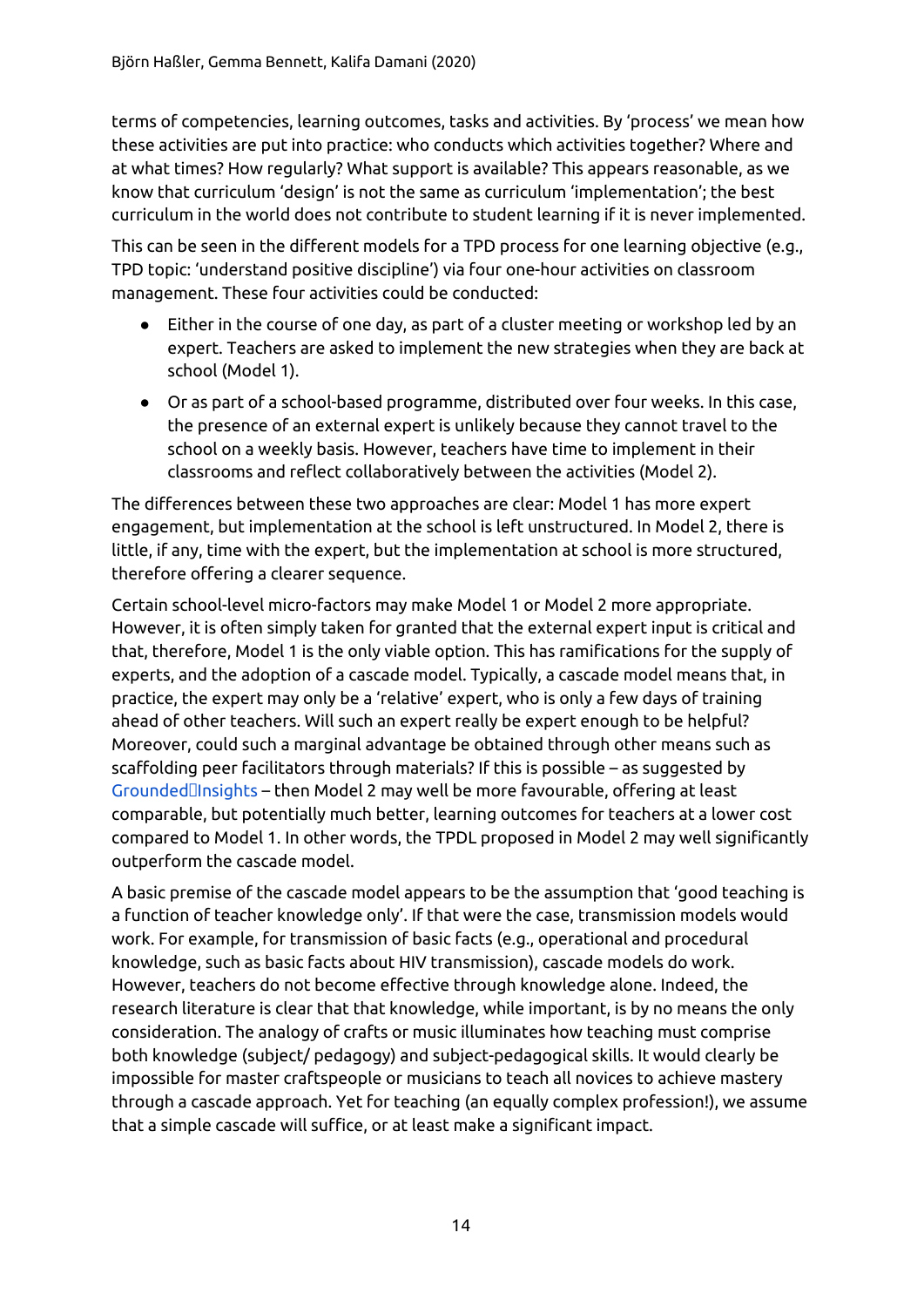For over 10 years there has been an awareness that cascade models can be very problematic. *<u>†[Ottevanger](https://ref.opendeved.net/zo/zg/2129771/7/YIXZLNA8/Ottevanger%20et%20al.%20(2007)) et al. (2007)</u>* found that several countries

*"acknowledge the vulnerability of the cascade model and the importance of the facilitators in the cascade model"* (p. 57).

More recently, *<u>Aainton et al.</u>* (2016) stated that:

*"Generally, cascade models of delivering CPD involving the training of trainers are found to be less effective"* (p. 12).

### <span id="page-14-0"></span>*Principle 4B2. Draw on school-based peer facilitation, rather than relying on 'external experts'*

If we accept Model 2 as potentially more effective, we must ask to what extent contributions from 'external experts'/ specialists are needed; or whether it is possible to operate the model led by internal facilitators. This is an unknown factor even in high-income contexts, and  $Developing[] Great[] Teaching$  notes the following implications for further research:

*"There would be real benefit in identifying specifically what it is that external specialists can contribute to effective CPD and TPDL and the implications of that for the growing numbers of internal TPDL facilitators"* [\(DevelopingGreatTeaching,](https://ref.opendeved.net/zo/zg/2129771/7/CKLKGP4I/%E2%9F%A6zg:2129771:CKLKGP4I%7CDeveloping%E1%8E%93Great%E1%8E%93Teaching,%20p.%2013) p. [13\)](https://ref.opendeved.net/zo/zg/2129771/7/CKLKGP4I/%E2%9F%A6zg:2129771:CKLKGP4I%7CDeveloping%E1%8E%93Great%E1%8E%93Teaching,%20p.%2013).

We argue that the role of external experts is not fixed, and may vary in importance depending on the nature of the TPDL delivered and the specific local contexts of the teachers and the school. In particular, this may mean that within a national TPDL programme it would seem disadvantageous to prescribe the same amount of 'external expert time' for each and every school.

Identifying an optimal location for TPDL is an important logistical matter. There are several factors to consider, including convenience, commute, costs, and the resources and infrastructure available. This is especially important in LMICs, where teachers may have to travel long hours to get to schools, or where internet access, clean water and sanitary facilities may not be readily available. TPDL that is conducted at the school means that teachers do not need to travel to a workshop venue; similarly, external experts do not need to travel to the school. This implies low logistical costs. Expert-led workshops are more expensive and should only be used where they can make effective contributions, and then only as a last resort, rather than as standard practice.

However, if TPDL is to be led by peer facilitators, and given that this role is then pivotal, then those facilitators need to be supported. They must not only be experts at teaching but also at modelling effective teaching and ensuring that teachers are able to transform these practices into meaningful professional learning opportunities. We believe that there is a role for cascading here, whereby school-based facilitators are inducted to the processes of TPD (supported through TPDL materials). In the context of the T-TEL programme in Ghana (2015–2016), a cascade, inducting peer facilitators by role-playing TPDL sessions, appeared to be effective. The goal of this cascade was more limited than usual. Rather than attempting to transmit good teaching practice, the cascade focused on the mechanics of the sessions: the number required, how to timetable them to maximise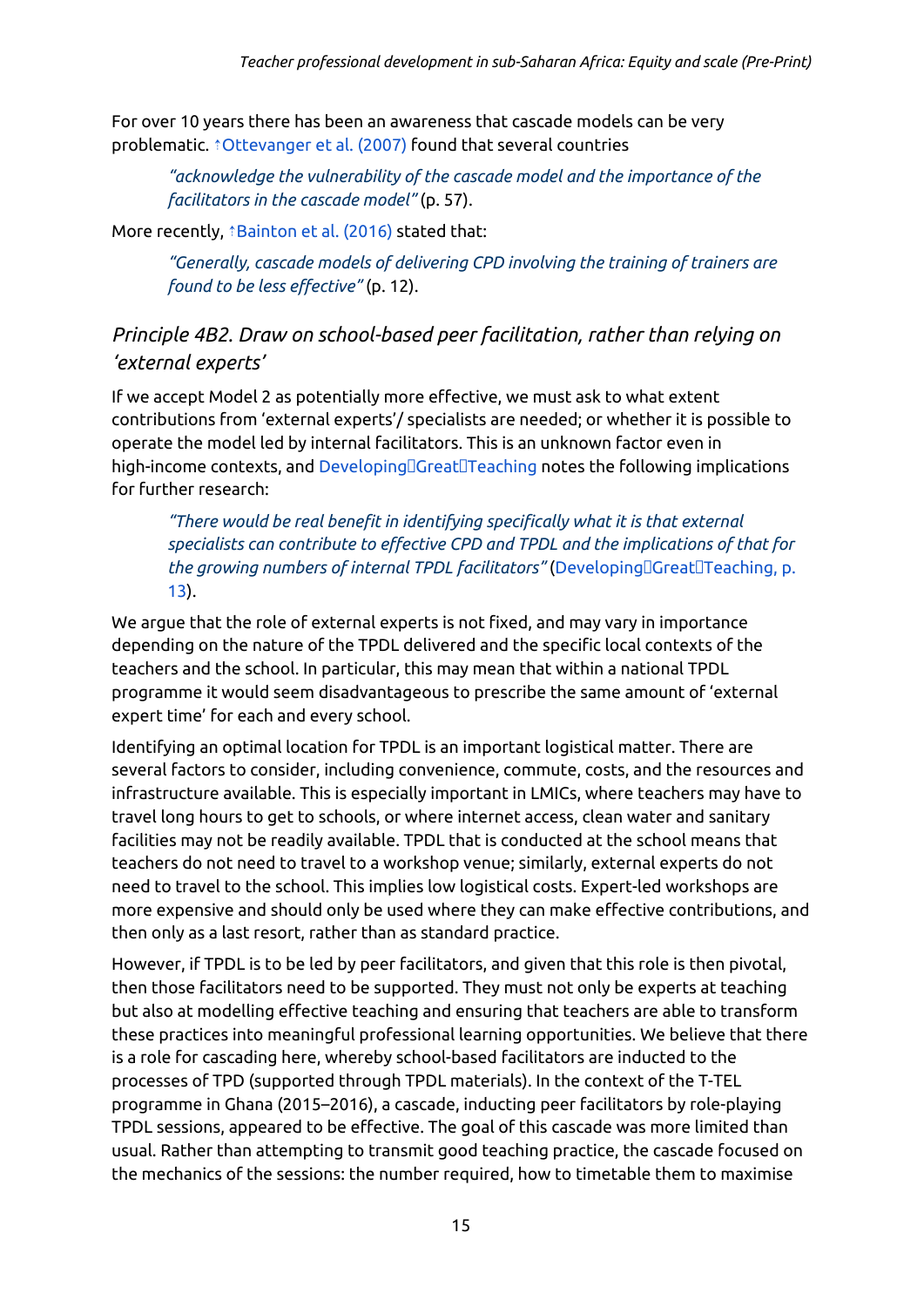attendance, how to run through the printed workshop plans. Additionally, each workshop plan had interspersed facilitator notes that offered additional materials (available at https://opendeved.net/t-tel/).

### <span id="page-15-0"></span>*Principle 4B3. Favour whole-school approaches, making learning available to all teachers and building a community of practice*

An important question is whether to undertake TPDL for groups of teachers, such as lower vs. upper primary or one subject-group (potentially across school), compared to undertaking TPDL for all teachers at the school (i.e., whole-school TPD). It is well established that 'one size fits all' TPDL does not work. However, this is typically taken to mean differentiation by grade or subject or according to national characteristics (e.g., TPDL for primary teachers, secondary teachers, secondary mathematics teachers, etc.). However, this rarely includes differentiation by school: how much outside expert input a particular school needs. If there is limited outside expertise, which schools should receive it? Who are the most appropriate experts for which schools? What individual support does a particular teacher need? When we speak of differentiation for pupils, we mean, of course, depending on their learning needs. By comparison, for teachers and schools, differentiation is not well developed.

Whole-school TPDL does not mean that this TPDL is about general pedagogy, as theoretical workshops on the generalities of pedagogy do not work. So whole-school TPDL is still about subject pedagogy. However, it does mean that the mathematics teachers interact with English teachers during TPDL activities, and they see how each other applies subject pedagogy. In order to ensure learning from the most capable and inspiring teacher at the school, let's assume there are 40 teachers in total. This might mean only 3–5 teachers per subject. There may not be many inspiring teachers at any one school. It is therefore unlikely that the school's most capable and inspiring teacher is in that group of 3–5 mathematics teachers. Whole-school TPDL can utilise the most capable and inspiring teacher at the school.

We argue that this constitutes a major difference to TPDL in VHICs, where teachers have a much better starting point for their careers (such as a reasonable first degree and at least one year of teacher education). Hence, running professional development aimed at specialist mathematics topics makes sense, and this requires bringing mathematics teachers together. However, where the initial education of teachers is poor, teachers across subject groups can learn from subject pedagogy in any subject. Moreover, as teachers are frequently required to teach other subjects, this offers an additional reason for organising professional development as a whole school.

We also note that 'sending a mathematics teacher to mathematics TPDL' assumes that the mathematics teacher is at 'fault' ('teacher deficit'). In LMICs it is much more likely that the core issues are to do with the school environment. Such schools face a systems deficit rather than a teacher deficit, and it is often wider factors, such as attitudes of inspectors, parental engagement, school environment and/or the school cultures (absenteeism, lack of peer support) that cause poor school performance (Table 2.1).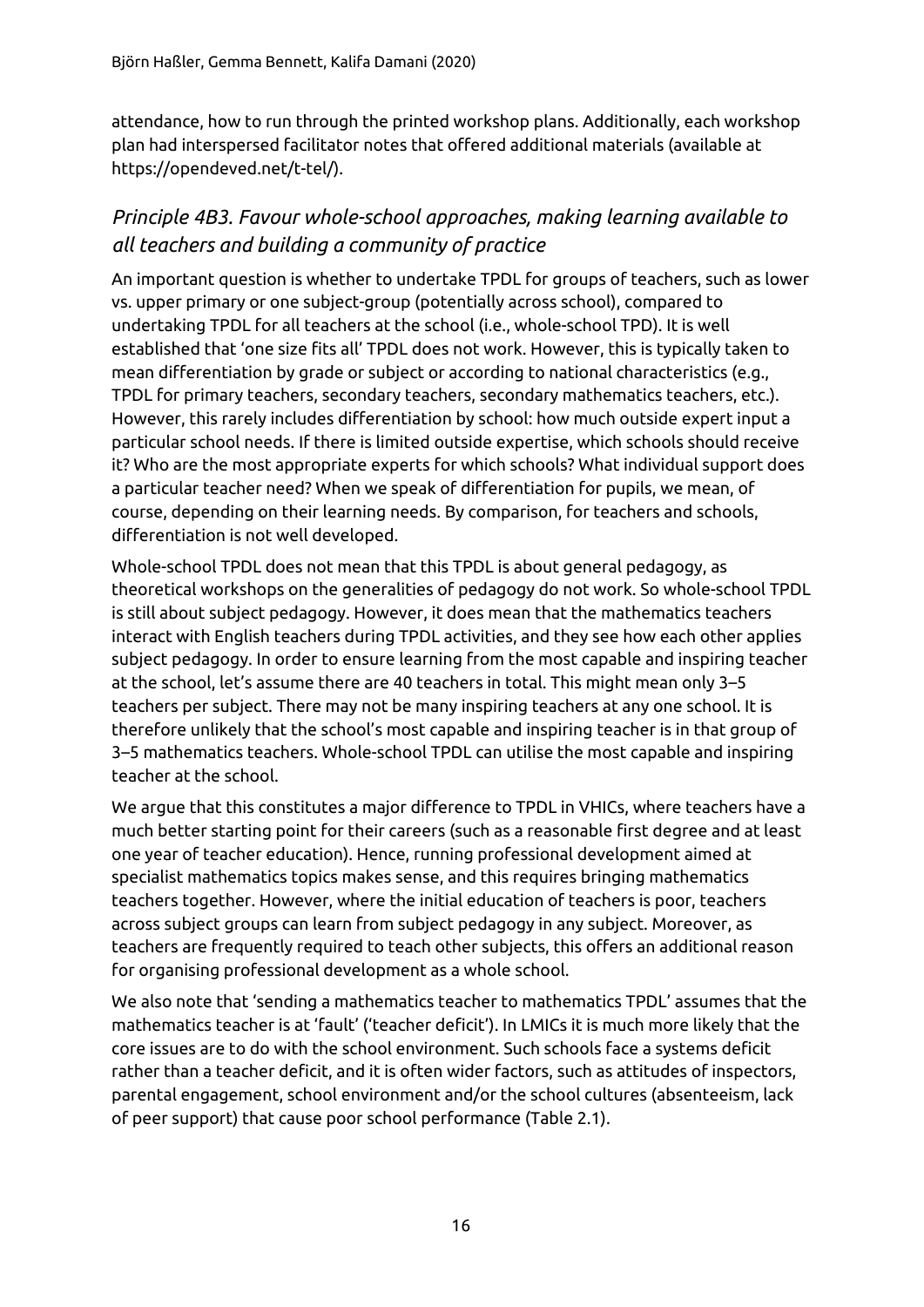There are differences in TPDL according to subjects, so is there a benefit in sharing subject pedagogy across subject boundaries? Even in the UK, this has implications for further research:

*"The similarities and differences between effective [TPDL] in relation to mathematics, English and science as highlighted at headline level by this review are intriguing and potentially very important to practice, especially given the strong finding that pedagogic CPD alone is not effective. It is important to unpack these similarities and differences as revealed by the best studies encompassed by the most rigorous reviews"* ([DevelopingGreatTeaching,](https://ref.opendeved.net/zo/zg/2129771/7/CKLKGP4I/%E2%9F%A6zg:2129771:CKLKGP4I%7CDeveloping%E1%8E%93Great%E1%8E%93Teaching,%20p.%2013) p. 13).

However, we would argue that these differences only become important if basic subject pedagogy is conquered. Until then, a struggling mathematics teacher benefits from seeing an inspiring English teacher from the same school. When mathematics teachers need specific inputs (e.g., on avoiding common misconceptions in specific mathematics topics), more specialised TPDL is mandated. However, in many settings teaching standards are not at that level, and the focus needs to be on the school.

Situating TPDL at the school is also a significant factor in ensuring equity. Rather than a teacher leaving to attend an external workshop, then reporting when back at the school, all teachers have access to materials and the opportunity for personal and professional development.

Principle 4B not only points to educationally effective whole-school TPD, but also shows how this can ease logistics and widen participation. Often, we do not have detailed insights into school accessibility and, while we know that there are differences, these are not easily quantified. One available example that illustrates the need for school-based programming is the distribution of primary schools by remoteness in Sierra Leone (⇡[Namit](https://ref.opendeved.net/zo/zg/2129771/7/WNSMNZQR/Namit%20&%20Thi%20Mai,%202019) & Thi Mai, [2019\)](https://ref.opendeved.net/zo/zg/2129771/7/WNSMNZQR/Namit%20&%20Thi%20Mai,%202019). This elegant mapping study demonstrates how equity depends on micro-geography; the 'not accessible by road' schools are widely dispersed and thus much less likely to receive attention for TPD programmes that depend on travel. However, such schools can participate in distributed TPD models where travel matters much less.

## <span id="page-16-0"></span>**Principle 4C: The role of head teachers and school leadership**

Overall, school leadership is a crucial component of ensuring that TPDL design and implementation are effective. Headteachers must be empowered, through access to professional development themselves, to become involved as pedagogical leaders, and not leave the learning just to their teachers.

Communities, families and parents are important stakeholders who can contribute to improving education systems.

Effective TPDL should be implemented at the school level and involve all teachers and personnel. Thus, the role of school leaders is critical in ensuring successful TPDL design and implementation. As discussed previously, school leaders should ensure that TPDL focuses on both student learning and teachers' needs. In addition, school leaders play a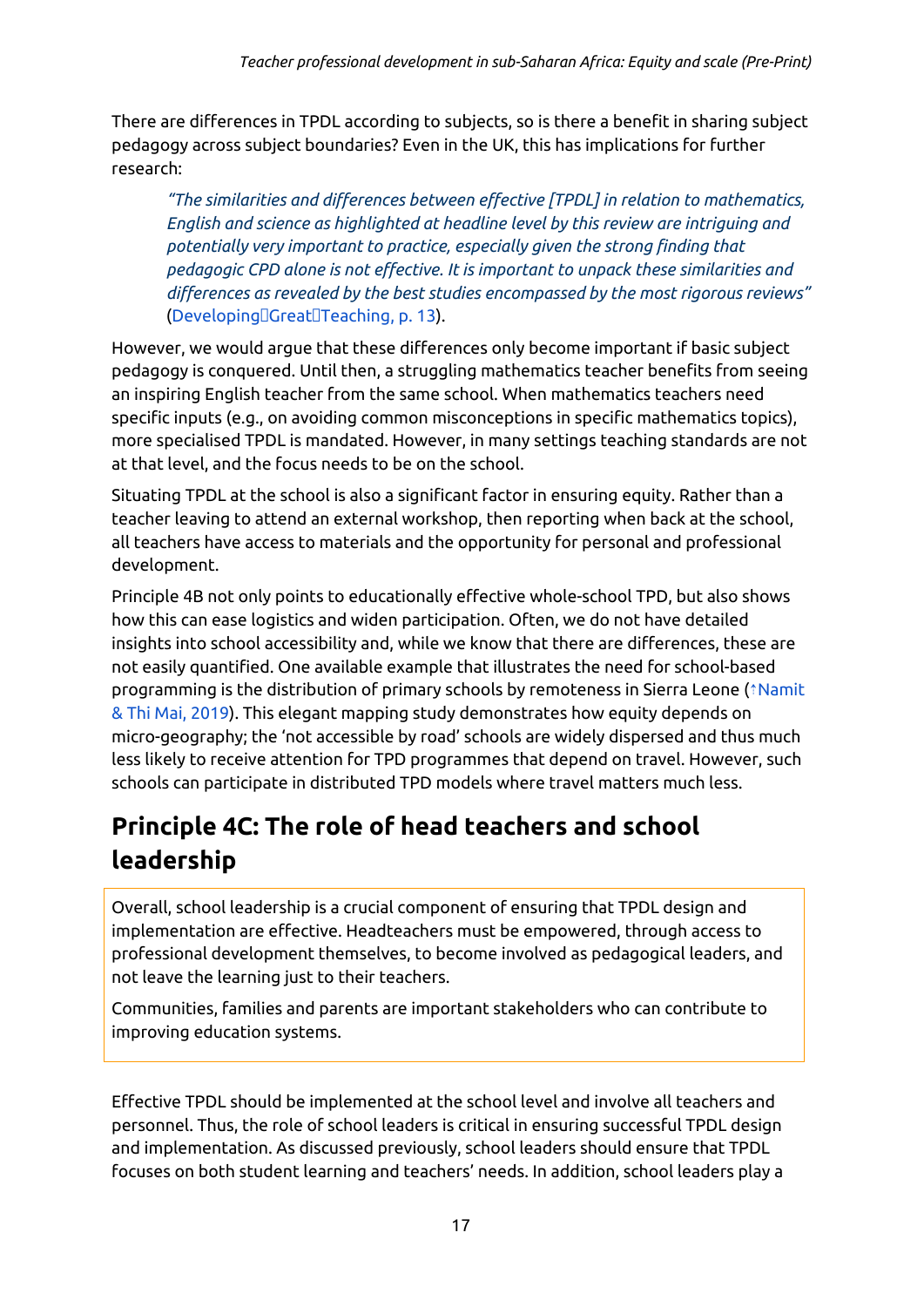paramount role in ensuring TPDL is coherent across grade levels (⇡[ERO,](https://ref.opendeved.net/zo/zg/2129771/7/BGVQ2RRP/ERO,%202018) 2018). Overall, head teachers should define clear objectives at the school level and hold all teachers to high standards. School leaders must have the vision to look beyond the subject needs of students to ensure that the overall school culture fosters a positive and safe learning environment.

Finally, it is important that school leaders do not feel alone in their efforts to lead school-wide TPDL. So, another effective strategy is to train leaders at different levels within the school system, i.e., not only the headteacher but also subject leaders or grade coordinators and other support staff (⇡[Bainton](https://ref.opendeved.net/zo/zg/2129771/7/456C4HCM/Bainton%20et%20al.,%202016) et al., 2016). Furthermore, TPDL for headteachers does not need to stop at the school level: they can draw on other school leaders' effective practices within their district or neighbouring communities. In one New Zealand example of this, the deputy principal at a school

*"visited other schools and examined research to learn more about programmes for gifted and talented students"* (⇡ERO, [2018,](https://ref.opendeved.net/zo/zg/2129771/7/BGVQ2RRP/ERO,%202018,%20p.%2024) p. 24).

### <span id="page-17-0"></span>*Parents, families and communities*

*"Transformation will not happen without the deep engagement of all stakeholders – particularly those whose voices are often less strongly heard – teachers and communities"* (⇡[Bainton](https://ref.opendeved.net/zo/zg/2129771/7/456C4HCM/Bainton%20et%20al.,%202016,%20p.%2020) et al., 2016, p. 20).

Involving parents, families and other community members contributes to improving overall teaching and learning processes. One way of doing this is to *"create new ways for community and schools to talk to each other"* (⇡[Bainton](https://ref.opendeved.net/zo/zg/2129771/7/456C4HCM/Bainton%20et%20al.,%202016,%20p.%2019) et al., 2016, p. 19). Parental involvement and the home environment are inextricably linked to student learning (⇡[ERO,](https://ref.opendeved.net/zo/zg/2129771/7/BGVQ2RRP/ERO,%202018) [2018\)](https://ref.opendeved.net/zo/zg/2129771/7/BGVQ2RRP/ERO,%202018). For mathematics learning, getting parents and family members to support students' development outside school hours is an effective strategy for support; this includes supporting struggling students to catch up, as well as encouraging advanced students to further their mathematical skills development. The ERO (2018) report noted several opportunities to involve parents and community members, such as providing students with personalised activity books to be done at home to keep students practising during their time off. Events for parents allowed parents to recognize how the mathematics programmes were similar to or different from what they encountered when they were students.

Ultimately,

#### *"by working with parents and situating mathematics learning in engaging and authentic contexts, teachers found they could accelerate the children's progress"* (⇡ERO, [2018,](https://ref.opendeved.net/zo/zg/2129771/7/BGVQ2RRP/ERO,%202018,%20p.%2047) p. 47).

It is important to note, however, that parental involvement is often a challenge within LMICs, and thus these types of interventions must be adapted for the context of SSA, where according to the Mathematics<sup>IEducation</sup> report:

*"The achievement of a society's learners appears to be linked to the attitudes towards the learning of mathematics generally held by that society's non-specialists (rather than mathematics educators)"* [\(MathematicsEducation,](https://ref.opendeved.net/zo/zg/2129771/7/Q6AKLC6Z/Mathematics%E1%8E%93Education,%20p.%2073) p. 73).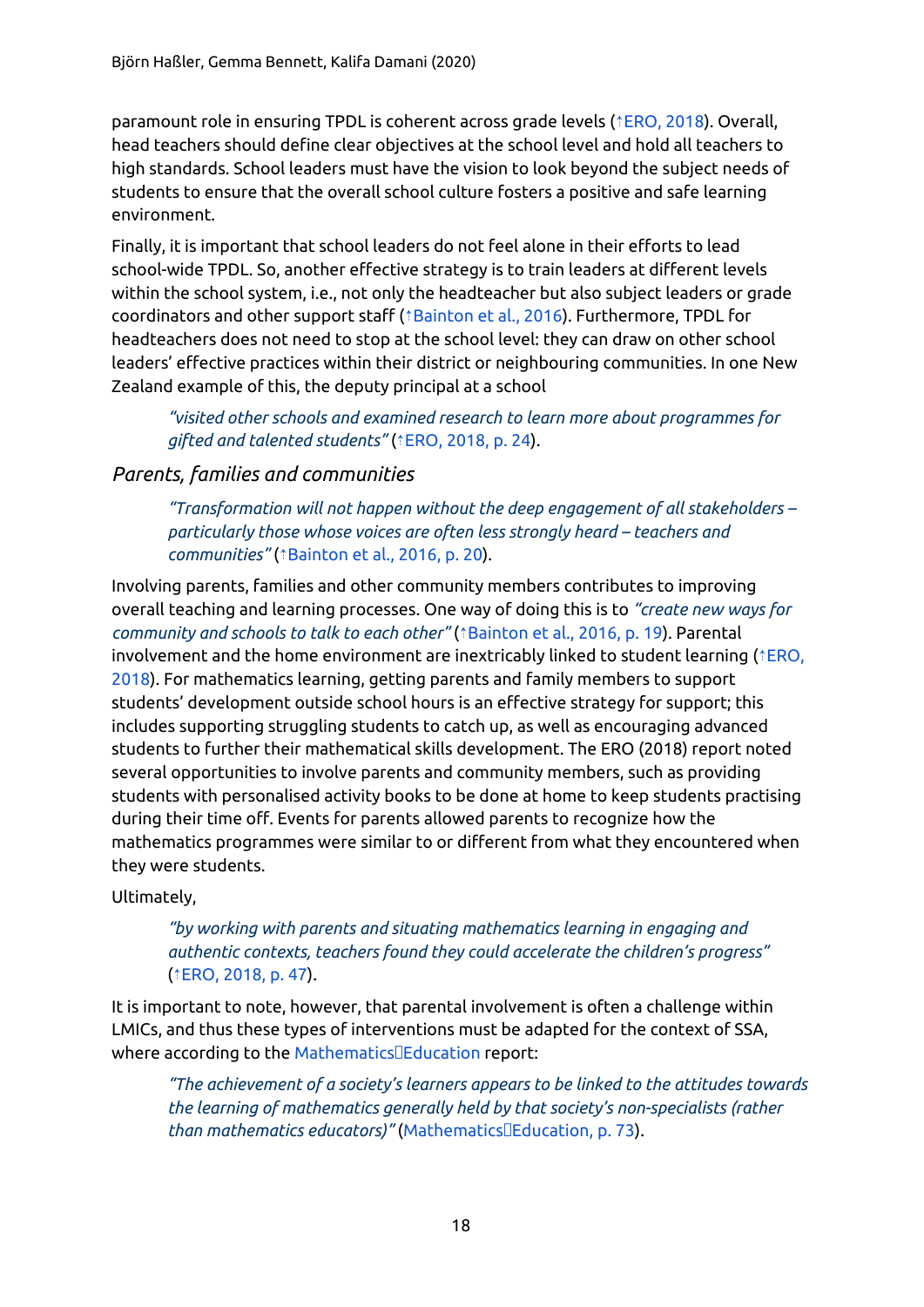Therefore, it is necessary to change not only the attitudes of students themselves, but also of the members of the homes and communities they come from. Within LMICs, and especially SSA, it is imperative to sensitise communities to gender-based inequalities and their impact on education. [MathematicsEducation](https://ref.opendeved.net/zo/zg/2129771/7/Q6AKLC6Z/Mathematics%E1%8E%93Education) cites data from PISA 2009 to determine that

*"in societies where there is greater gender equality, girls perform better reducing their disadvantage in mathematics and simultaneously increasing their advantage reading literacy"* (Mathematics<sup>[[Education, p. 78).</sup>

Holding meetings and events to inform the public of both the short- and long-term impact of deep-seated cultural gender biases is critical for making impactful change to teaching and learning.

Having considered student and teacher factors (Principles 1–3) and school/ cluster factors (Principle 4A–4C), we now turn to factors at the national level.

## **5. National level**

Teaching and learning processes within classrooms and schools are inevitably impacted by policies and structures enforced at the national level:

*"A focus on strengthening quality teaching needs to be mindful of the professional environment that enables this to happen: professional systems enable quality teaching, and achieving high impact demands careful consideration of the capacity of the system to support innovation. Strengthening high-level planning through Education Sector Plans was offered as a model that is able to identify gaps, and create greater coherence between actors and stakeholders"* (⇡[Bainton](https://ref.opendeved.net/zo/zg/2129771/7/456C4HCM/Bainton%20et%20al.,%202016,%20p.%2020) et al., 2016, p. 20).

Education sector plans involve conducting *"detailed mapping to understand priorities, opportunities, and gaps"* (⇡[Bainton](https://ref.opendeved.net/zo/zg/2129771/7/456C4HCM/Bainton%20et%20al.,%202016,%20p.%2021) et al., 2016, p. 21). This allows for system-level improvement. However, within the context of SSA,

*"Limited systematic mechanisms are in place to monitor the quality of classroom assessment practices"* [\(MathematicsEducation,](https://ref.opendeved.net/zo/zg/2129771/7/Q6AKLC6Z/Mathematics%E1%8E%93Education,%20p.%20107) p. 107).

We will now look closer at issues at the national level, including teacher motivation, lack of resources, infrastructure and technology, as well as the policy environment.

## <span id="page-18-0"></span>**Principle 5: Teacher status and motivation**

TPDL should appropriately motivate teachers (working in challenging settings) to engage, including attention to teacher career progression and salary structure  $($ Grounded $\Box$ Insights Characteristic #6). Many education systems suffer from the low societal status of teachers. The status of teachers must be raised to attract and retain the brightest and most motivated individuals into the teaching profession.

In SSA, low levels of job satisfaction and motivation lead to *"far-reaching adverse impacts on the behaviour and overall performance"* of school teachers and thus learning outcomes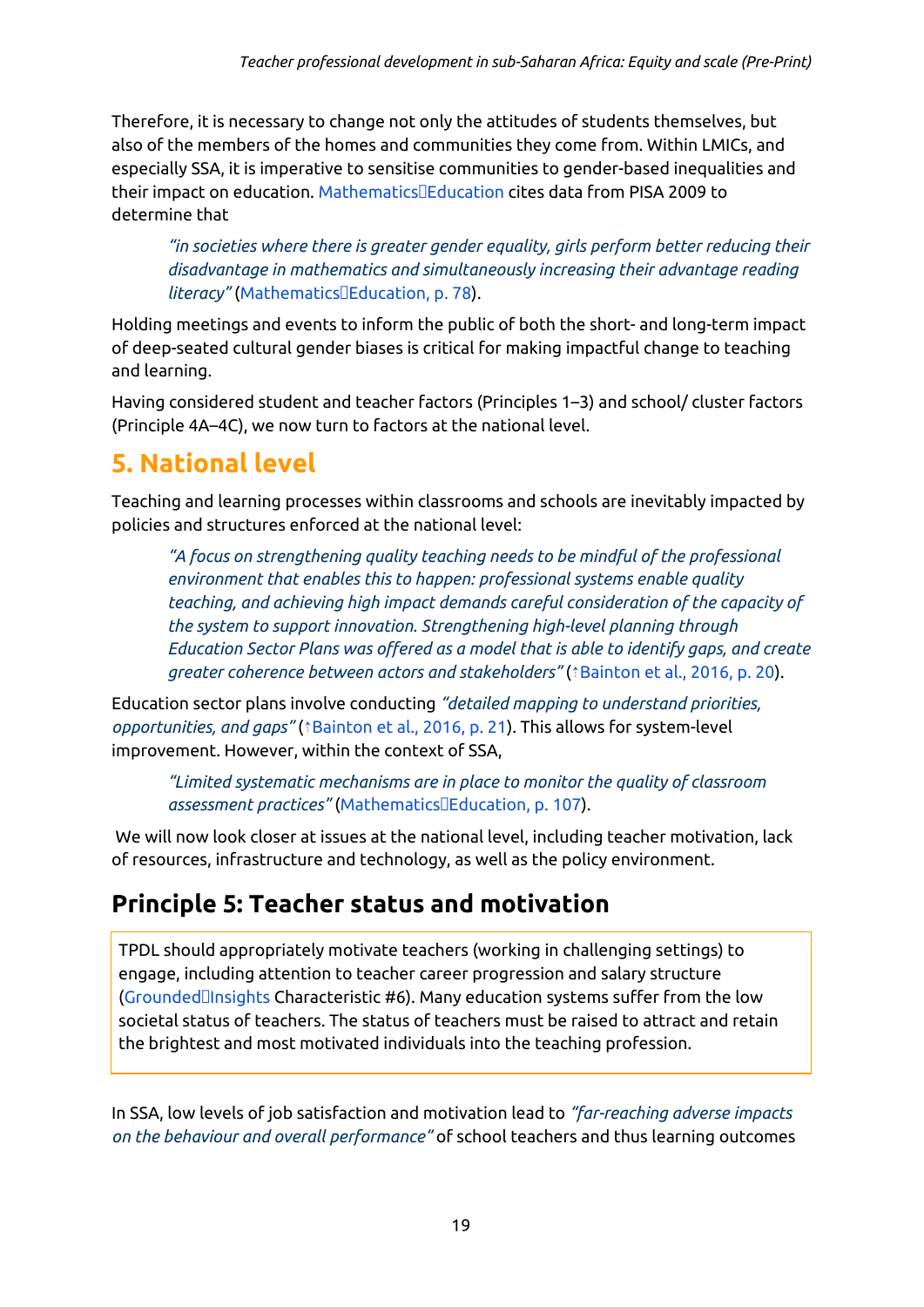([MathematicsEducation,](https://ref.opendeved.net/zo/zg/2129771/7/Q6AKLC6Z/Mathematics%E1%8E%93Education,%20p.%2089) p. 89). ⇡[Bainton](https://ref.opendeved.net/zo/zg/2129771/7/456C4HCM/Bainton%20et%20al.%20(2016)) et al. (2016) made several recommendations, including:

- Creating financial incentives for teachers;
- Developing clear career pathways, including opportunities for advancement or accredited teacher-training courses, or for teachers to take on leadership roles;
- Recognising good teachers and schools with awards or prizes;
- Running public campaigns to elevate the status of the profession.

An important financial incentive is teachers' salary: this needs to be at an appropriate level and paid regularly. Teachers in many countries are desperately underpaid. When asked to travel long distances, teachers need to be compensated for transportation and catering needs to be provided.

### <span id="page-19-0"></span>**Principle 6: Teaching and learning materials**

Teaching and learning materials, for teachers and for students, should be Open Educational Resources (GroundedDInsights Characteristic #8) as well as Open Educational Practices. This increases sustainability, scalability and equity, as well as resilience against unforeseen changes.

The provision of textbooks, teacher guides and other teaching and learning materials is essential to improving teacher effectiveness. Research conducted on the Kenyan Primary Maths and Reading (PRIMR) initiative (<sup>\*</sup>[Piper](https://ref.opendeved.net/zo/zg/2129771/7/3IIW96ZB/Piper%20et%20al.,%202018) et al., 2018) suggests that providing teachers only with professional development plus instructional support, without teaching and learning materials, results in very modest improvements, insufficient to enhance student learning outcomes. Their results highlight the efficacy of students' learning materials when used at a 1:1 (student to textbook) ratio, alongside use of structured teachers' guides for lesson planning. While teaching and learning materials are insufficient on their own, the study clearly indicates the important role that such materials play.

 $Similary$ , the Mathematics $\square$ Education report also emphasises the benefits of learning materials on learning outcomes. In LMICs, even when textbooks are available, the ratio of students to textbooks is high. However, the sharing of textbooks could offer opportunities for encouraging student collaboration. *"Textbook sharing does bring benefits – presumably through peer interaction and knowledge sharing"* ([MathematicsEducation,](https://ref.opendeved.net/zo/zg/2129771/7/Q6AKLC6Z/Mathematics%E1%8E%93Education,%20p.%2083) p. [83\)](https://ref.opendeved.net/zo/zg/2129771/7/Q6AKLC6Z/Mathematics%E1%8E%93Education,%20p.%2083).

Of course, textbooks and other materials need to be utilised effectively in teaching and learning. For mathematics, for example, the authors argue that the *"mere availability of mathematics textbooks"* will have little direct impact on learner achievement, *"as measured by test scores"* ([MathematicsEducation,](https://ref.opendeved.net/zo/zg/2129771/7/Q6AKLC6Z/Mathematics%E1%8E%93Education,%20p.%2083) p. 83). So TPDL facilitators and school leaders need to ensure that the textbooks are aligned with the mathematics curriculum, and that teachers can use them effectively based on their students' needs:

*"There is little point in investing in providing more textbooks unless those textbooks have been proven to be effective … if the mathematics curriculum is not well matched*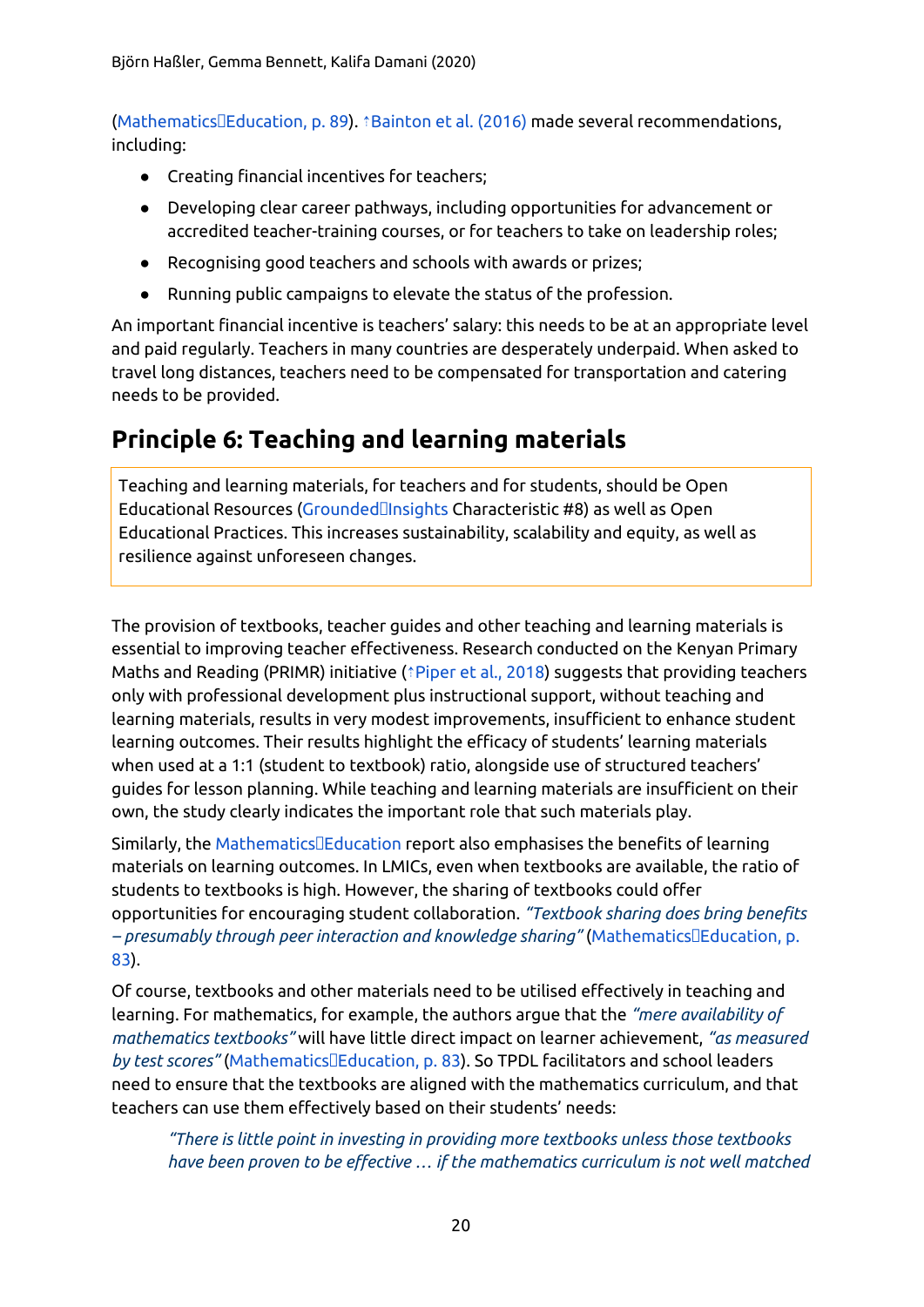#### *to the capacities of the majority of learners then simply providing a textbook will not bridge the gap*" (Mathematics<sup>[</sup>Education, p. 83).

Ensuring that textbooks are effective, therefore, is not reliant on the content of a textbook alone, but also on the context in which that textbook is used. However, in many LMICs, the ability of teachers to facilitate that enabling context is limited. Teachers are often under time constraints and routinely face challenging classroom conditions, including large class sizes and limited teaching resources. This hampers their ability to prepare adequate instructional materials, such as lesson plans and assessments, that might enhance the effectiveness of textbooks and their teaching overall:

*"Teachers are required to prepare their own classroom materials but that it is unrealistic to expect them to produce high-quality assessment instruments for formative purposes especially if they are inexperienced, have few resources to hand and are under pressure of time"* ([MathematicsEducation,](https://ref.opendeved.net/zo/zg/2129771/7/Q6AKLC6Z/Mathematics%E1%8E%93Education,%20p.%20108) p. 108, with reference to ⇡[Kanjee,](https://ref.opendeved.net/zo/zg/2129771/7/KUUDIVCI/Kanjee,%202009) 2009).

Given such considerations, [GroundedInsights](https://ref.opendeved.net/zo/zg/2129771/7/D2GQYC5S/Grounded%E1%8E%93Insights) recommends *"whole programme scaffolding"*, meaning that materials for teachers, facilitators and education managers need to be made available and need to be

*"based on a coherent and comprehensive 'multi-level' set of resources, tailored to the national and/or local contexts, with activity-based workshop outlines, plus built-in support for facilitators"* ([GroundedInsights,](https://ref.opendeved.net/zo/zg/2129771/7/D2GQYC5S/Grounded%E1%8E%93Insights,%20Characteristic%20#7,%20p.%2073) Characteristic #7, p. 73).

Such materials need to be relevant to educators' day-to-day experiences and aspirations for pupils. We also emphasise that such materials include not only teaching, assessment, professional-development and management materials for teachers, facilitators and education managers, but materials for pupils as well, such as textbooks. We further suggest that, where possible, materials are in the public-domain, free to use and re-use – i.e., Open Educational Resources (OERs) (⇡[Haßler](https://ref.opendeved.net/zo/zg/2129771/7/GLH7AU4K/Ha%C3%9Fler%20et%20al.,%202014) et al., 2014). OERs are scalable and more widely accessible than traditional, commercial teaching materials. Many OER online repositories exist, covering several education subject areas including TPDL. For LMICs, where financial barriers are amongst the greatest inhibitors to education, freely accessible learning materials are particularly important.

While OERs are an important alternative to more traditional educational resources, there are limitations to their relevance and sustainability. Existing OERs cover many general topics but at times are not specific enough to the local context in which a teacher may want them to be used. Unlike commercial educational resources that generate income and can continuously fund updates and the production of more relevant content, OERs cannot always be quickly updated; this creates a sustainability issue.

However, the free availability of OERs does not necessarily mean that it can never be sustainable or relevant to specific local contexts. Many OERs, though not all, are not only free to use and re-use, but also grant permission for their content to be adapted and changed to suit local contexts and new knowledge. Targeted and up-to-date resources therefore need not be created from scratch, since existing OERs provide a well-developed basis on which to build. Through the collaborative work of key stakeholders such as teachers, managers, government, and the extended social and academic community, sustainable and relevant resources can be produced for all, by all. Relevance and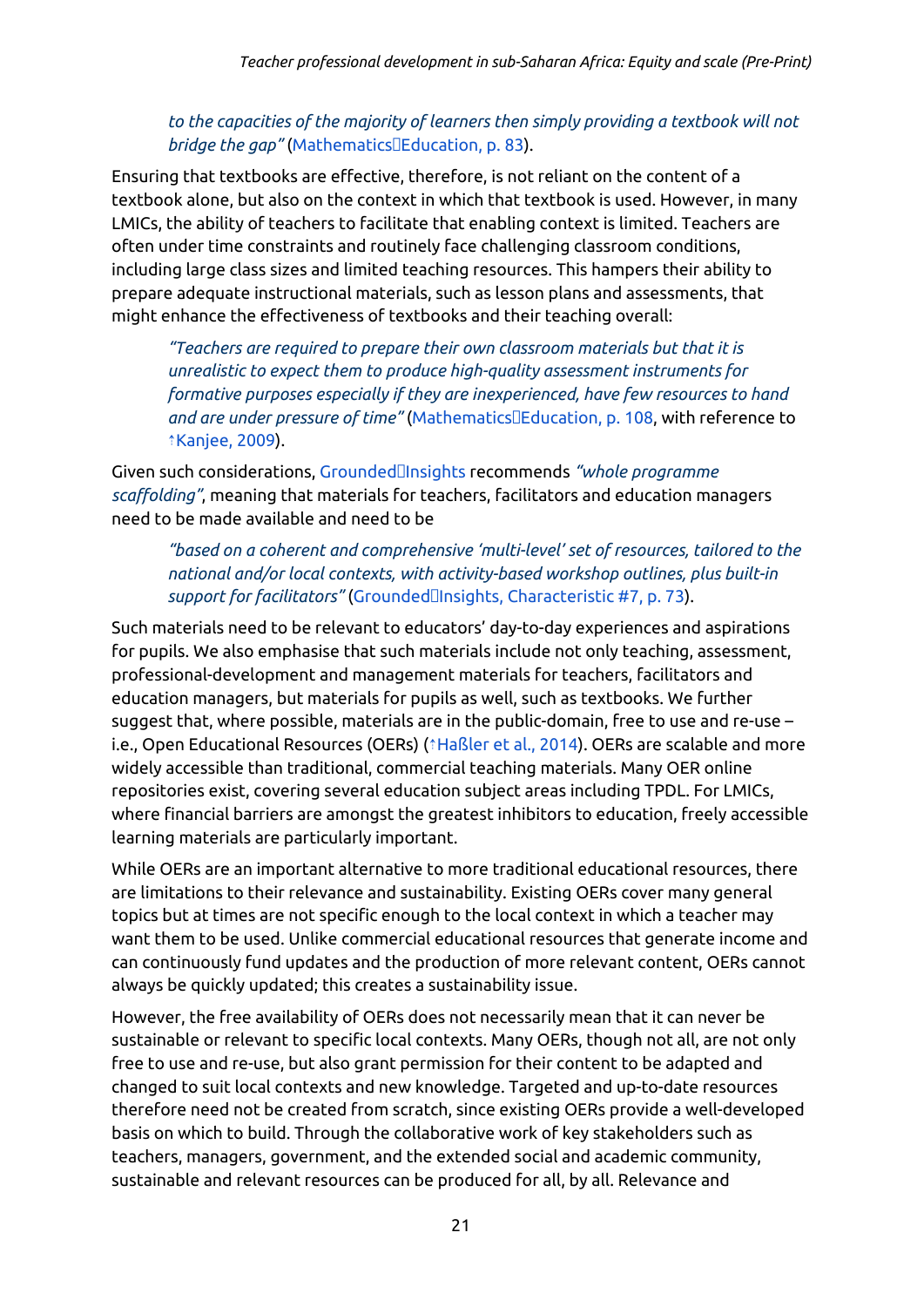sustainability therefore need not be solely tied to profit. Furthermore, we acknowledge the concept of Open Educational Practices, which adds important dimensions to the OER movement (⇡[Haßler](https://ref.opendeved.net/zo/zg/2129771/7/FY5V62YE/Ha%C3%9Fler%20&%20Mays,%202015) & Mays, 2015).

There are a number of key 'building blocks' which underpin effective TPDL, including TPDL learning materials and content. In addition to subject and pedagogic knowledge, clarity around learner progression, starting points and next steps is important ([DevelopingGreatTeaching\)](https://ref.opendeved.net/zo/zg/2129771/7/CKLKGP4I/Developing%E1%8E%93Great%E1%8E%93Teaching). TPDL content should include a focus on formative assessment so that teachers can see the impact of their teaching on their pupils' learning. Once teachers collect evidence on their students' needs, they can adapt their approach to teaching accordingly.

While providing teachers with structured guides including scripted lesson plans is controversial, ⇡Piper et al. [\(2018\)](https://ref.opendeved.net/zo/zg/2129771/7/3IIW96ZB/Piper%20et%20al.%20(2018)) found that adding teacher guides to the package of teacher professional development, coaching, and 1:1 student books had a *"dramatic impact on learning outcomes"* and, furthermore, was cost-effective (p. 333). These guides comprised daily lesson plans with a partially scripted approach. and the accompanying training focused on how teachers could effectively utilise these. Moreover, the cost-effectiveness analysis demonstrated that the added ingredient of teacher guides resulted in a remarkable increase in improved student learning. The use of these structured guides may be particularly useful in LMIC contexts where teachers have less academic background and preparation than in Western contexts.

### <span id="page-21-0"></span>**Principle 7: Digital technologies**

The use of digital technology in education has to be considered very carefully, as such investments have often not led to improvements in student learning outcomes. In the first instance, technology should be used equitably for essential communication and to support peer facilitation of school-based TPDL (face-to-face, offline peer learning in schools: GroundedDinsights, Characteristic #9). It is of the utmost importance to learn from the past and heed the established Principles for Digital Development (https://digitalprinciples.org/).

Educational stakeholders are moving towards digital technology (DT) and infrastructure. The ⇡[WorldBank](https://ref.opendeved.net/zo/zg/2129771/7/57X9GLID/WorldBank%20(2008)) (2008) noted that DT can be

#### *"a powerful tool when trying to shift teaching and learning to more active forms. It will alter teachers' roles to a facilitator in the teaching and learning process"* (p. 66).

However, in LMICs, and especially SSA, schools and classrooms, especially in rural communities, are often disconnected from the internet and have little access to equipment. Where computers are found, several factors still hinder proper utilisation of equipment in teaching and learning. For example, in Cameroon:

*"The use of … technologies in teaching and learning … has been clearly low due to: low confidence and low competencies of the teachers, formal opposition by teachers to use pedagogical tools that they were not initially trained to utilise in a professional way"* (⇡Haji et al., [2017,](https://ref.opendeved.net/zo/zg/2129771/7/37KUWFUV/Haji%20et%20al.,%202017,%20p.%20152) p. 152).

Moreover, research on the use of technology in classrooms has yielded mixed results: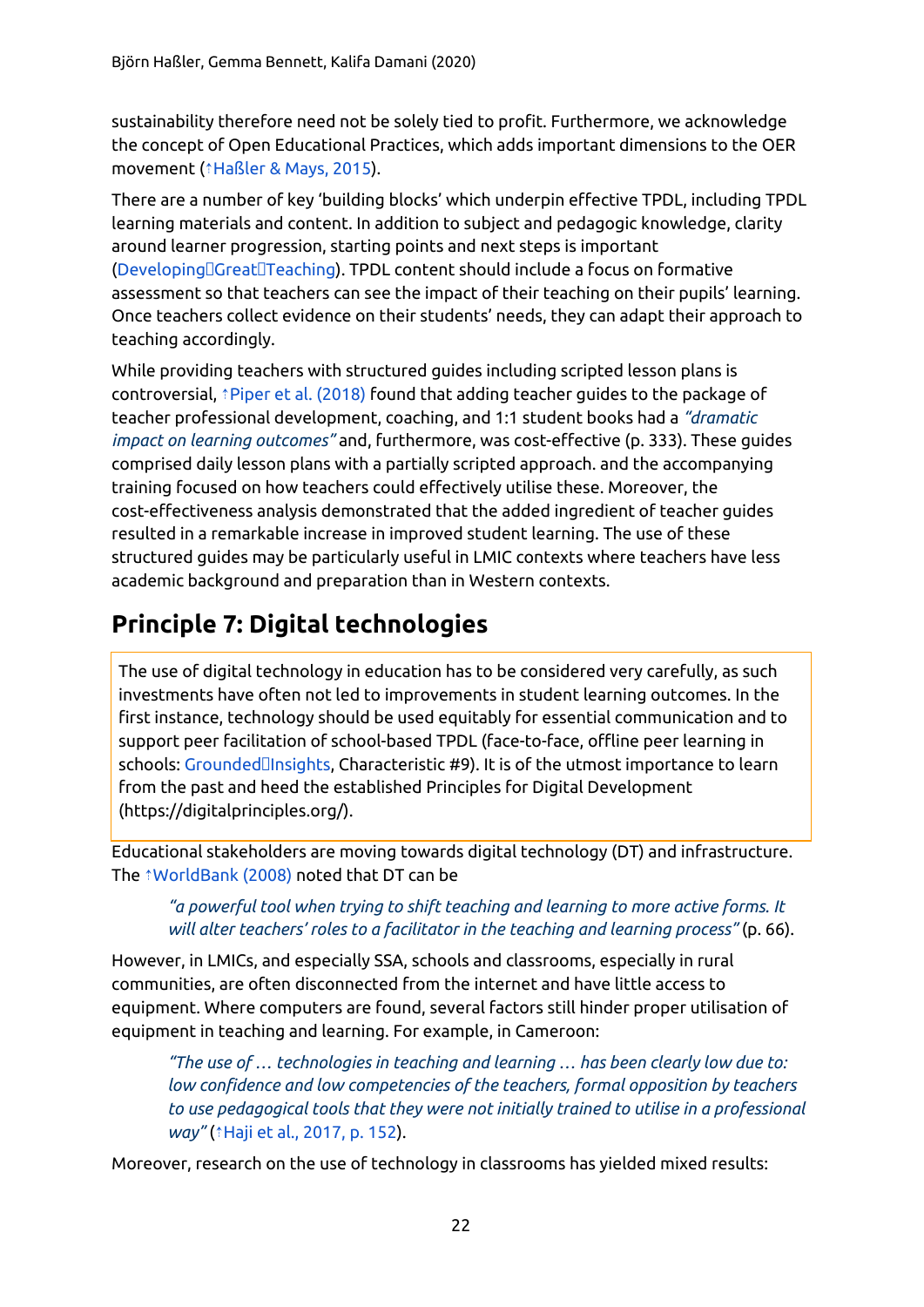*"There are numerous examples of evaluation reports making spectacular claims for the impact of adopting particular programmes and/or hardware in schools. However, rigorous re-evaluation of reported findings suggests that whilst positive benefits are consistently found, the effect sizes are generally moderate"* (Mathematics **Education**, p. [85](https://ref.opendeved.net/zo/zg/2129771/7/Q6AKLC6Z/Mathematics%E1%8E%93Education,%20p.%2085)).

Therefore, while teachers must have access to TPDL on digital literacy and technology integration in classroom instruction, it appears more equitable and impactful to use technology for TPDL purposes. For example, in the OER4Schools programme (Haßler et al., 2020), digital technology motivated professional learning, facilitated reflection (audio diaries, video) and enabled facilitator-support (WhatsApp).

### **Principle 8: Create a coherent policy environment in which to advance educational institutions**

Think about TPDL from a systems level, creating a coherent policy environment with an appropriate implementation strategy.

As part of its recent education strategy, the World Bank has developed the Systems Approach for Better Education Results (SABER). Within SABER, data and assessment are identified as a key component to improving educational systems both on a national and global scale. The SABER framework outlines

*"four major types components: classroom assessment; examinations; national large-scale assessments (NLSA); and international large-scale assessments (ILSA)"* ([MathematicsEducation,](https://ref.opendeved.net/zo/zg/2129771/7/Q6AKLC6Z/Mathematics%E1%8E%93Education,%20p.%2087) p. 87).

At the macro level,

*"information from international and national assessments can shape educational policies and, in some cases, spur the implementation of targeted reforms"* ([MathematicsEducation,](https://ref.opendeved.net/zo/zg/2129771/7/Q6AKLC6Z/Mathematics%E1%8E%93Education,%20p.%2084) p. 84).

The national curriculum is a determining factor as it outlines the skills and knowledge students must master in order to progress through the education system. In the case of mathematics, it is important *"to reduce curriculum overload and improve sequencing"* ([MathematicsEducation,](https://ref.opendeved.net/zo/zg/2129771/7/Q6AKLC6Z/Mathematics%E1%8E%93Education,%20p.%2079) p. 79). Because of the spiral nature of mathematics, sequencing is important to ensure that students develop fluency in basic foundational skills before advancing to higher-order thinking skills.

In addition, many LMICs have been reforming national curricula and shifting to a competency-based approach. In theory, a competency-based curriculum develops students' skills in order to promote a hands-on approach in the application of curriculum skills and content. It thus encourages teachers to use a more learner-centred pedagogy. However, due to cultural, political and material differences, there is often a gap between policy and practice.

Overall, while curriculum is a key component of the policy environment, there are inconsistent findings regarding the impact that curriculum has on student learning. This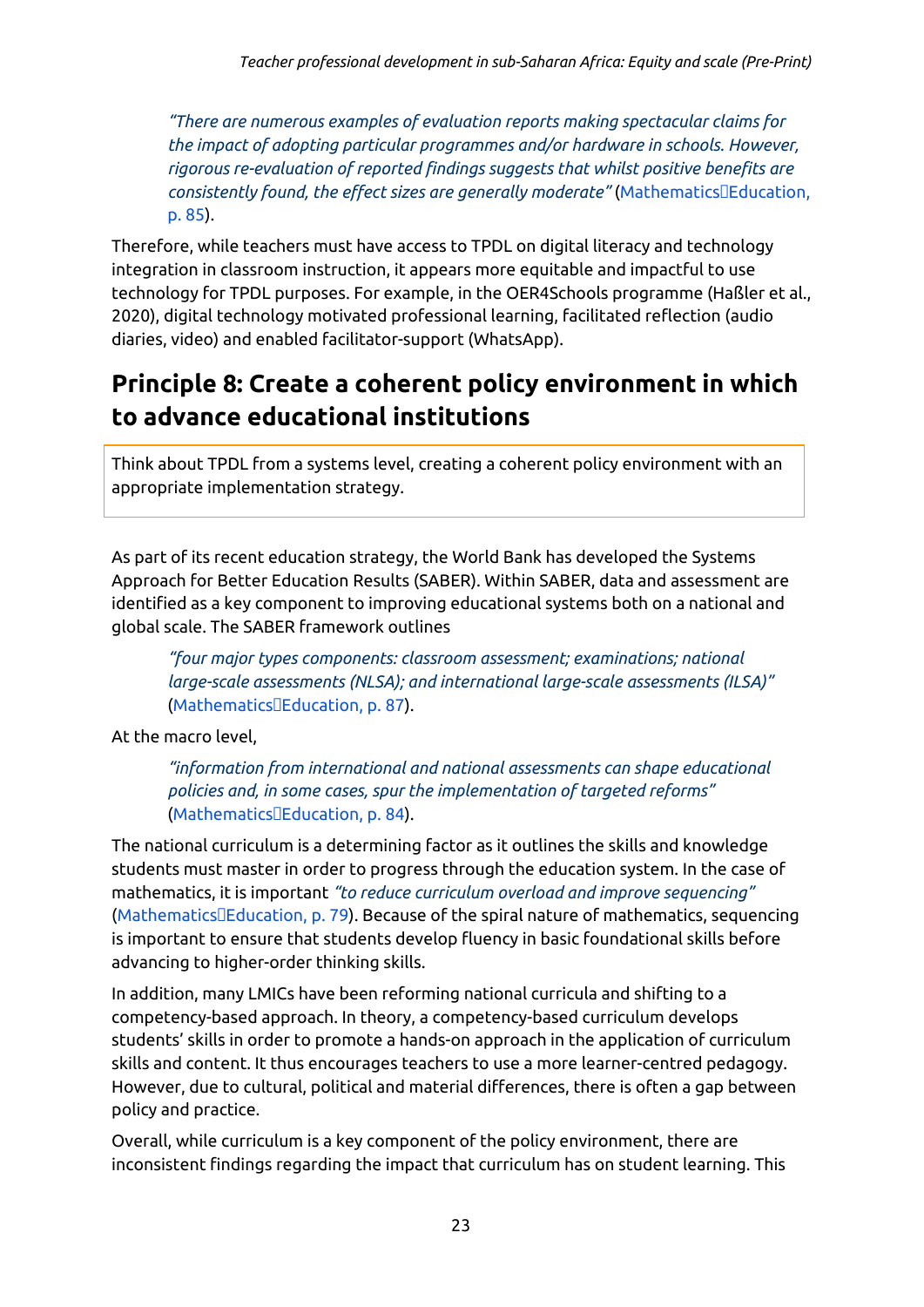ultimately proves that it is but one of the many factors that needs to be considered in a systematic approach to TPDL. For example, Mathematics<sup>IEducation</sup> concludes that

*"there was very little evidence that it mattered which curriculum was used. None of them showed any strong evidence of effectiveness in comparison to the others"* ([MathematicsEducation,](https://ref.opendeved.net/zo/zg/2129771/7/Q6AKLC6Z/Mathematics%E1%8E%93Education,%20p.%2079) p. 79).

Finally, in order for TPDL to be effective, there must be cohesion across all levels of the system, especially the policy environment. For example, if a new competency-based curriculum is to be implemented effectively, the teacher-training institutions (TTIs) preparing pre-service teachers need to address these child-centred approaches in meaningful practice-based opportunities. Unfortunately, this is simply not the case in many LMICs:

*"Research suggests that in many cases the institutions responsible for the pre-service training of teachers in SSA have not adjusted their own curricula and teaching practices to match the demands of the more modern curricula prescribed for schools"* ([MathematicsEducation,](https://ref.opendeved.net/zo/zg/2129771/7/Q6AKLC6Z/Mathematics%E1%8E%93Education,%20p.%2079) p. 79).

Two key needs for TTIs within the context of SSA are:

- *"TTIs need to develop a cadre of tutors with the knowledge, skills and first-hand experience of classroom teaching necessary to deliver a reformed curriculum using active methods"*; and
- *"TTIs need to acquire the resources and personnel necessary to train their trainees in the effective use of the educational technologies both in the classroom and for personal development"* ([MathematicsEducation,](https://ref.opendeved.net/zo/zg/2129771/7/Q6AKLC6Z/Mathematics%E1%8E%93Education,%20p.%20105) p. 105).

One important aspect is that placing inexperienced trainers in positions of power within TPDL frameworks can have grave consequences. Unfortunately, this is often the case in LMICs.

*"Tutors in TTIs tend to replicate their own ideas as to what primary school teaching looks like but this, all too often, fails to mirror best practice"* ([MathematicsEducation,](https://ref.opendeved.net/zo/zg/2129771/7/Q6AKLC6Z/Mathematics%E1%8E%93Education,%20p.%20103) p. 103).

## **6. Conclusion**

This chapter explored eight principles for designing effective TPDL and, in doing so, discussed a number of issues that prevent adherence to those principles, as well as what might be done to achieve them. We emphasised that TPDL must explicitly promote and focus on student learning, as well as what effective teaching and learning practices entail. We further highlighted the need for teachers to be recognised and treated as professionals and for their professional development to be long-term, regular and tailored to the individual contexts of their countries, schools and subject levels. Teacher motivation must also be a key concern in the development of TPDL, in order to facilitate career progression and keep teachers engaged and excited about their work. Teaching and learning materials, especially when they are OERs, have the potential to increase student learning outcomes and enhance TPDL when used alongside other professional-development efforts. A conducive policy environment is crucial.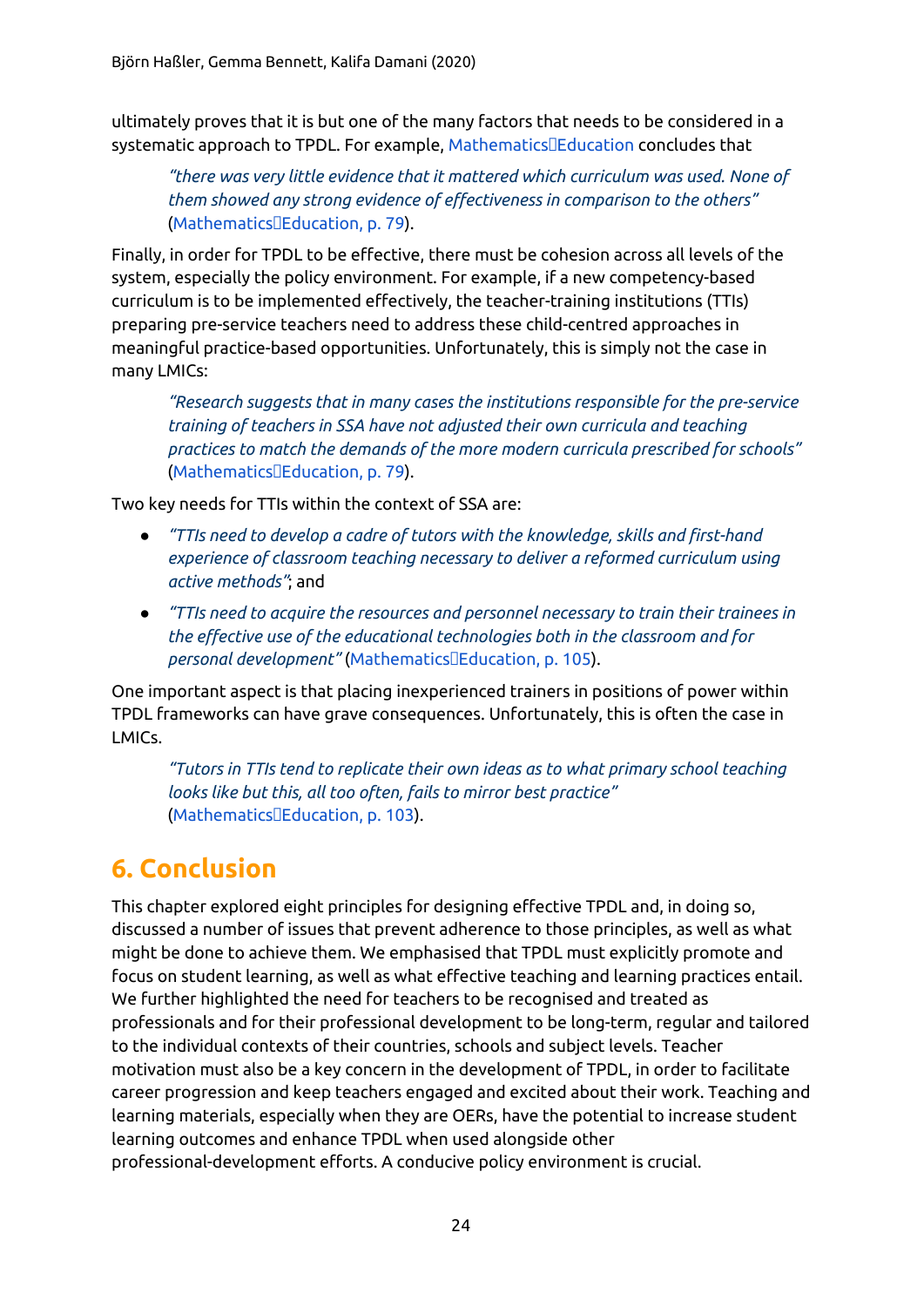Abiding by such principles to achieve effective TPDL may not be easy. The limited financial resources available in LMICs are often linked to insufficient infrastructural, technical and social resources being available for the comprehensive development of formal education systems, and relatedly, effective TPDL. However, despite those challenges, this chapter argues that some of the ways of achieving equity and scale may be less resource-intensive than current practice. Additionally, there are options for: collaboration and sharing of OERs between relevant partners (families, communities, teachers, schools, governments, NGOs and universities); greater alignment of policy and practice; and the willingness and freedom of the relevant stakeholders to tailor existing TPDL to the unique needs of a particular context. Existing starting points include the existing open TPD programmes (including: www.oer4schools.org, www.t-tel.org).

A significant challenge in writing this chapter has been the relatively poor evidence base. In the EdTech Hub (https://edtechhub.org), we are revising the evidence base in order to underpin the principles presented here with a more secure footing.

### **Creative Commons acknowledgement**

This text incorporates some text from *î* [Haßler](https://ref.opendeved.net/zo/zg/2129771/7/SC8FTPC4/Ha%C3%9Fler%20et%20al.%20(2019)) et al. (2019), as well as additional materials from *<u>†[Haßler](https://ref.opendeved.net/zo/zg/2129771/7/EHFUXJQC/Ha%C3%9Fler%20and%20Moss,%20(2020)) and Moss, (2020), †Haßler [\(2020a\)](https://ref.opendeved.net/zo/zg/2129771/7/UEUAKMXJ/Ha%C3%9Fler%20(2020a))</u>* and *†Haßler (2020b)*.

## **References**

Available electronically at [https://docs.opendeved.net/lib/WMYNLNVK.](https://docs.opendeved.net/lib/WMYNLNVK)

- Bainton, D., Barrett, A. M., & Tikly, L. (2016). *Improving secondary school teacher quality in sub-Saharan Africa: Framing the issues*. Bristol Working Papers in Education[.](https://www.bristol.ac.uk/media-library/sites/education/documents/bristol-working-papers-in-education/improving-secondary-school-teacher-quality-in-sub-saharan-africa.pdf) [https://www.bristol.ac.uk/media-library/sites/education/documents/bristol-working](https://www.bristol.ac.uk/media-library/sites/education/documents/bristol-working-papers-in-education/improving-secondary-school-teacher-quality-in-sub-saharan-africa.pdf)[papers-in-education/improving-secondary-school-teacher-quality-in-sub-saharan-afri](https://www.bristol.ac.uk/media-library/sites/education/documents/bristol-working-papers-in-education/improving-secondary-school-teacher-quality-in-sub-saharan-africa.pdf) [ca.pdf](https://www.bristol.ac.uk/media-library/sites/education/documents/bristol-working-papers-in-education/improving-secondary-school-teacher-quality-in-sub-saharan-africa.pdf)
- Bethell, G. (2016). *Mathematics education in Sub-Saharan Africa: Status, challenges, and opportunities* (Vol. 2), Main report. World Bank. http://documents.worldbank.org/curated/en/538251476977591230/main-report
- Bett, H. K. (2016). The cascade model of teachers' continuing professional development in Kenya: A time for change? *Cogent Education*. https://doi.org/10.1080/2331186X.2016.1139439
- Borko, H., Jacobs, J., & Koellner, K. (2010). Contemporary approaches to teacher professional development. In *International encyclopedia of education* (3rd ed.). (pp. 548–556). Elsevier. https://doi.org/10.1016/B978-0-08-044894-7.00654-0
- Cordingley, P., Higgins, S., Greany, T., Buckler, N., Coles-Jordan, D., Crisp, B., Saunders, L., & Coe, R. (2015). *Developing Great Teaching: Lessons from the international reviews into effective professional development*. Teacher Development Trust. https://tdtrust.org/wp-content/uploads/2015/10/DGT-Full-report.pdf

Education Endowment Foundation. (2014). *EEF Toolkit*. http://educationendowmentfoundation.org.uk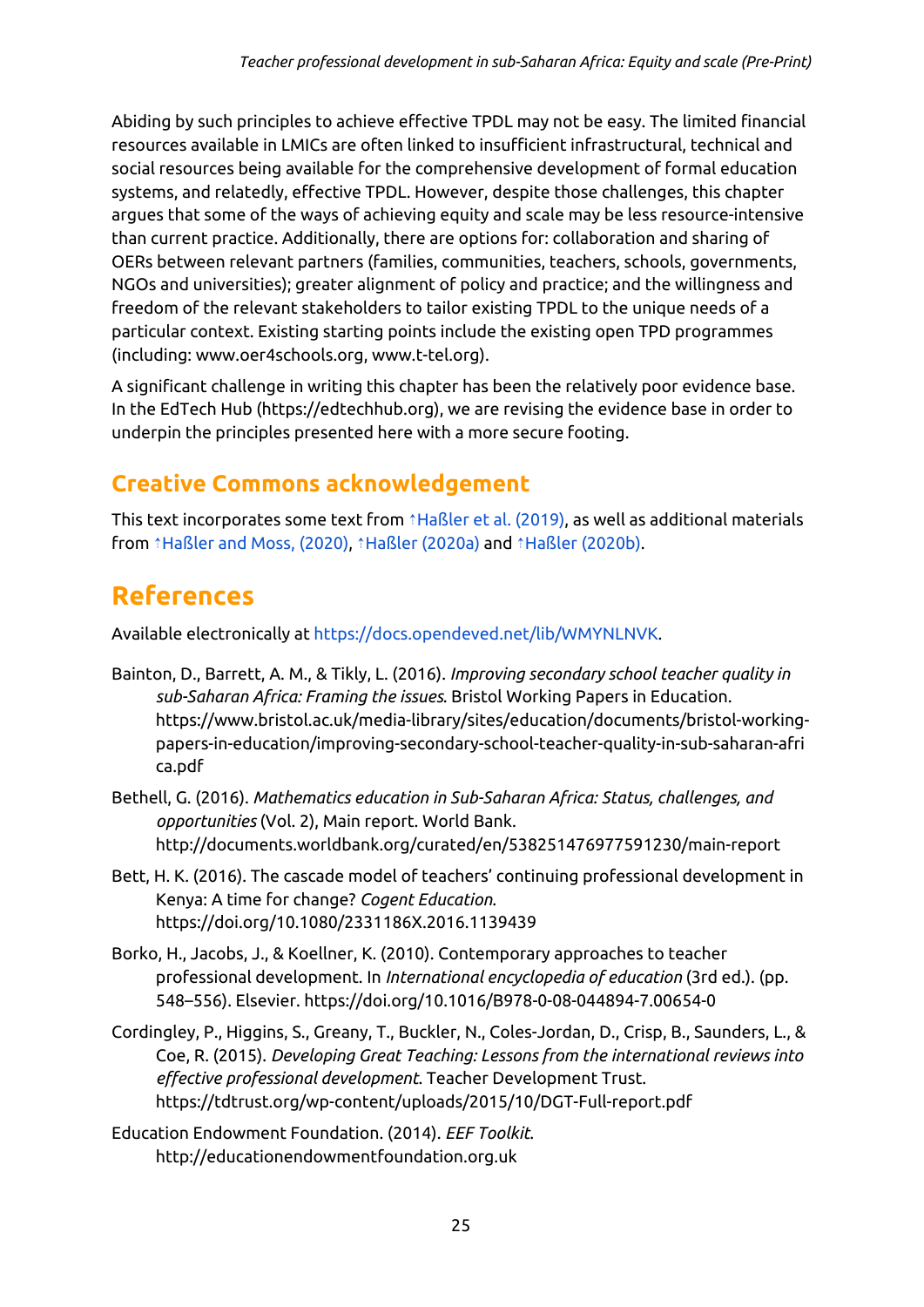- Education Review Office. (2018). *Keeping children engaged and achieving in mathematics*. New Zealand[.](https://www.ero.govt.nz/publications/teaching-strategies-that-work-mathematics/) <https://www.ero.govt.nz/publications/teaching-strategies-that-work-mathematics/>
- Evans, D. K., & Popova, A. (2015). *What really works to improve learning in developing countries? An analysis of divergent findings in systematic reviews*. Policy Research Working Paper. World Bank Group. https://doi.org/10.1596/1813-9450-7203
- Frost, D. (Ed.). [\(2014\).](https://www.ero.govt.nz/publications/teaching-strategies-that-work-mathematics/) *Transforming education through teacher leadership*. Leadership for Learning: The Cambridge Network.
- Haji, S. A., Moluayonge, G. E., & Park, I. (2017). Teachers' use of information and communications technology in education: Cameroon secondary schools perspectives. *Turkish Online Journal of Educational Technology* – *TOJET*, *16*(3), 147–153.
- Hardman, F., Ackers, J., Abrishamian, N., & O'Sullivan, M. (2011). Developing a systemic approach to teacher education in sub-Saharan Africa: Emerging lessons from Kenya, Tanzania and Uganda. *Compare: A Journal of Comparative and International Education*, *41*(5), 669–683. <https://doi.org/10/gftr63>
- Haßler, B. (2020a). *Teacher professional development and coaching in low-income countries: Overarching considerations for the use of technology*. (EdTech Hub Helpdesk Response No. 2). EdTech Hub. <https://doi.org/10.5281/zenodo.3631747>
- Haßler, B. (2020b). *Teacher professional development and coaching in low-income countries: Practical considerations for the use of technology*. (EdTech Hub Helpdesk Request No. 3). EdTech Hub. <https://doi.org/10.5281/zenodo.3631749>.
- Haßler, B., D'Angelo, S., Walker, H., & Marsden, M. (2019). *Synthesis of reviews on teacher professional development in sub-Saharan Africa*. Open Development & Education[.](https://doi.org/10.5281/zenodo.3497271) <https://doi.org/10.5281/zenodo.3497271>
- Haßler, B., Hennessy, S. & Hofmann, R. (2018). Sustaining and scaling pedagogic innovation in sub-Saharan Africa: Grounded insights for teacher professional development. *Journal of Learning for Development*, *5*(1). <http://jl4d.org/index.php/ejl4d/article/view/264>
- Haßler, B., Hennessy, S., & Hofmann, R. (2020, in press). OER4Schools: Outcomes of a sustained professional development intervention in sub-Saharan Africa. *Frontiers in Education*.
- Haßler, B., & Mays, T. (2015). Open content. In R. Mansell & P. Hwa Ang (Eds.), *International encyclopedia of digital communication and society*. Wiley-Blackwell. https://doi.org/10.1002/9781118767771.wbiedcs154
- Haßler, B., & Moss, C. (2020). *Teacher professional development and coaching in low-income countries: An evidence-informed conversation*. (EdTech Hub Helpdesk Response No. 1). EdTech Hub. <https://doi.org/10.5281/zenodo.3631745>
- Haßler, B., Neo, H., & Fraser, J. (2014). *OER guidance for schools*. Leicester City Council.
- Hattie, J. (2009). *Visible learning: A synthesis of over 800 meta-analyses relating to achievement*. Routledge.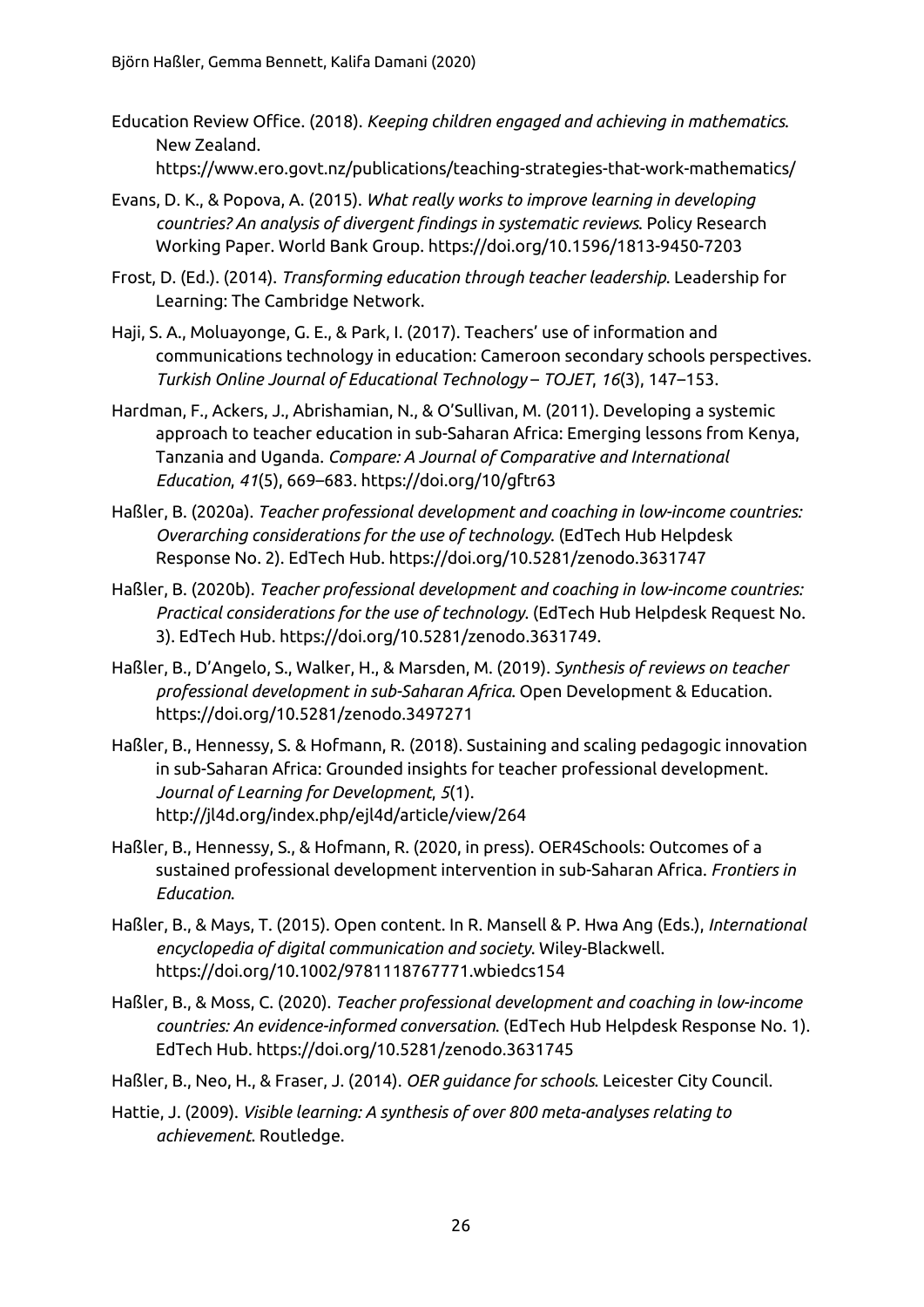- Henderson, P., Hodgen, J., Foster, C., & Kuchemann, D. (2017). *Improving mathematics in Key Stages 2 and 3*. Education Endowment Foundation. https://educationendowmentfoundation.org.uk/tools/guidance-reports/maths-ks-2- 3
- Hill, H. C., Beisiegel, M., & Jacob, R. (2013). Professional development research: Consensus, crossroads, and challenges. *Educational Researcher*, *42*(9), 476–487. https://doi.org/10.3102/0013189x13512674
- Kanjee, A. (2009). Enhancing teacher assessment practices in South African schools: Evaluation of the assessment resource banks. *Education as Change*, *13*(1), 73–89. https://doi.org/10.1080/16823200902940599
- King, F. (2014). Evaluating the impact of teacher professional [development:](https://reliefweb.int/sites/reliefweb.int/files/resources/C3D18352323FC4EC492577F200054B48-Full_Report.pdf) An [evidence-based](https://reliefweb.int/sites/reliefweb.int/files/resources/C3D18352323FC4EC492577F200054B48-Full_Report.pdf) framework. *Professional Development in Education*, *40*(1), 89–111[.](https://doi.org/10/gfw2mh) <https://doi.org/10/gfw2mh>
- Lange, S. (2014). Learner orientation through professional [development](https://doi.org/10/gfw2mh) of teachers? Empirical results from cascade training in [Anglophone](https://doi.org/10/gfw2mh) Cameroon. *Compare: A Journal of Comparative and International Education*, *44*(4), 587–612[.](https://doi.org/10/gfvv7x) [https://doi.org/10.1080/03057925.2013.841027](https://doi.org/10/gfvv7x)
- [McMahon,](https://doi.org/10/gfvv7x) M. A. (2019). *Literature review on professional standards for teaching*. University of Glasgow. http://www.gtcs.org.uk/web/FILES/the-standards/Literature-Review-Professional-St andards.pdf
- Mitchell, R. (2015). The implications of school improvement and school effectiveness research for primary school principals in Ethiopia. *Educational Review*, *67*(3), 328–342. https://doi.org/10.1080/00131911.2014.927829
- Moon, B., & Dladla, N. (2013). Teachers and the development agenda: An introduction. In B. Moon (Ed.), *Teacher education and the challenge of development: A global analysis* (pp. 5–18). Routledge.
- Nag, S., Chiat, S., Torgerson, C., & Snowling, M. J. (2014). *Literacy, foundation learning and assessment in developing countries*. Department for International Development (DFID), UK.

https://assets.publishing.service.gov.uk/government/uploads/system/uploads/attac hment\_data/file/305150/Literacy-foundation-learning-assessment.pdf

- Namit, K., & Thi Mai, T. (2019). *Digital school census in 10 weeks? How it was done in Sierra Leone*. World Bank. https://blogs.worldbank.org/education/digital-school-census-10-weeks-how-it-was-d one-sierra-leone
- Orr, D., Westbrook, J., Pryor, J., Durrani, N., Sebba, J. & Adu-Yeboah, C. (2013). *What are the impacts and cost-effectiveness of strategies to improve performance of untrained and under-trained teachers in the classroom in developing countries?: Systematic review*. EPPI-Centre, Social Science Research Unit, Institute of Education, University of London. http://sro.sussex.ac.uk/43901/1/Undertrained\_teachers\_2013\_Orr.pdf